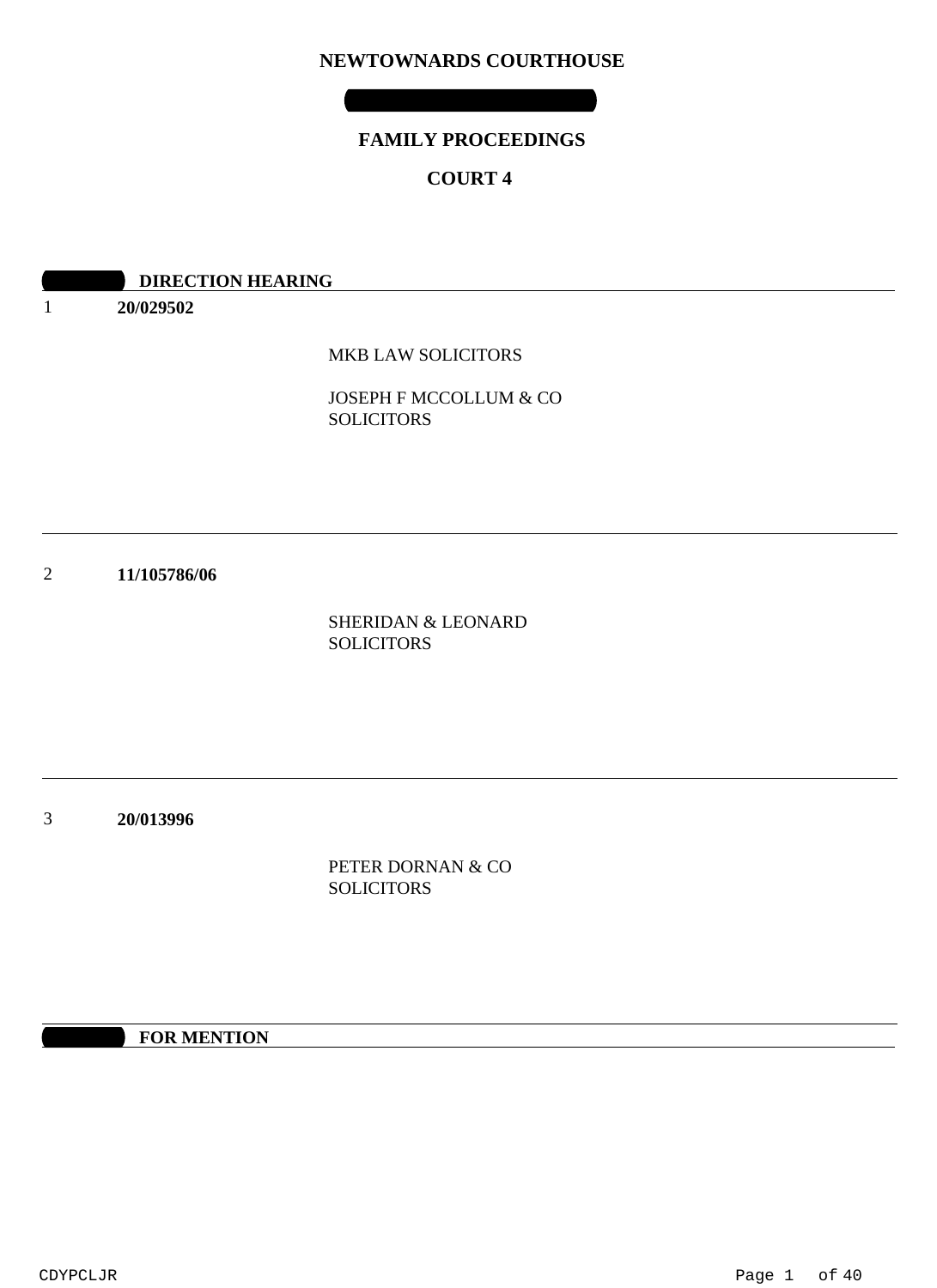# THOMPSONS SOLICITORS

JOHN ROSS & SON **SOLICITORS** 

### 5 **19/029657**

FLYNN & MCGETTRICK SOLICITORS

MURRAY KELLY MOORE SOLICITORS

6 **20/016546**

> WILSON NESBITT **SOLICITORS**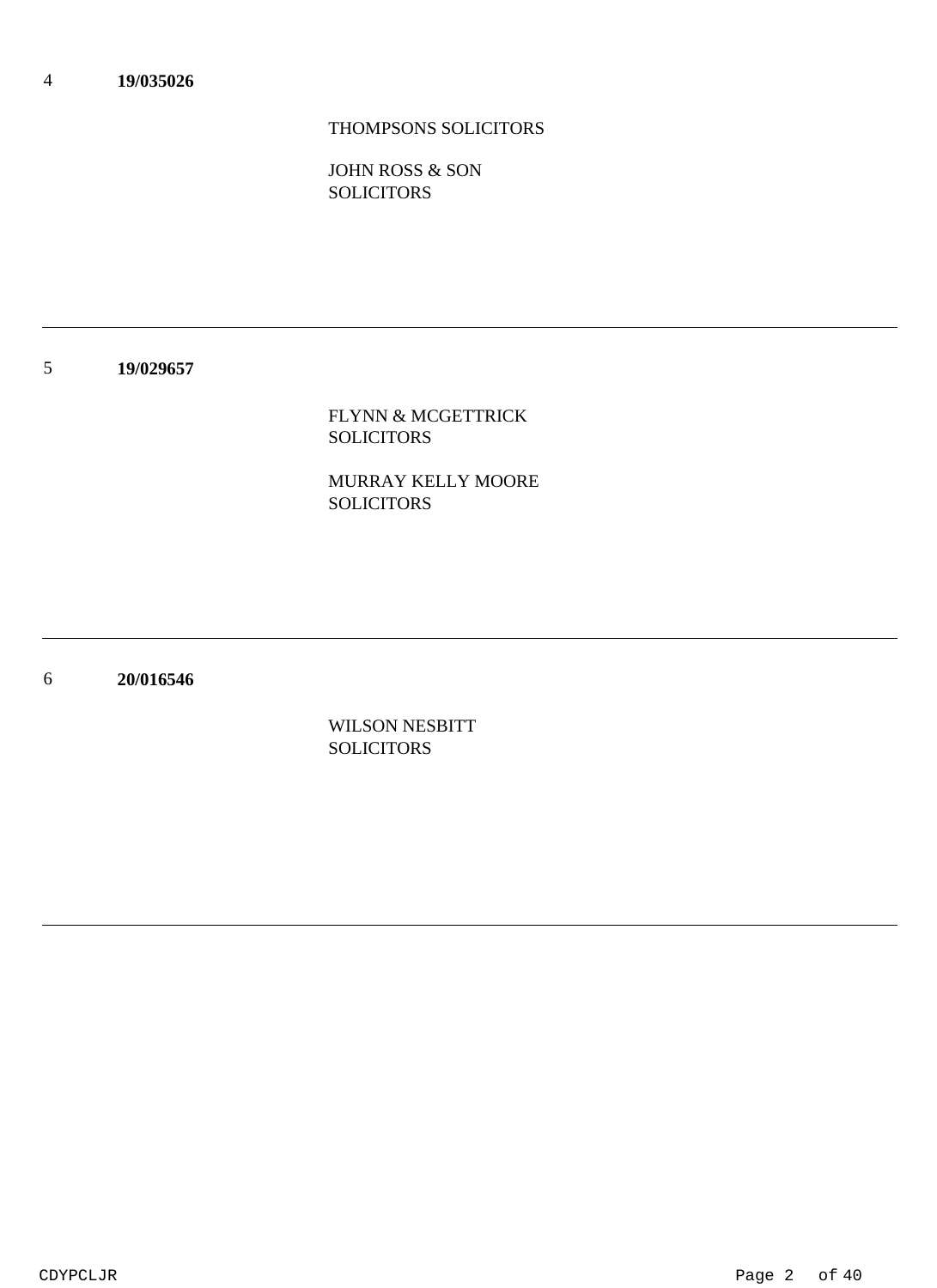### 7 **19/121711**

MCCONNELL KELLY & CO SOLICITORS

PETER DORNAN & CO **SOLICITORS** 

8 **16/063464/01**

> SCULLION & GREEN SOLICITORS

FISHER & FISHER **SOLICITORS** 

### 9 **14/046170/01**

MCCOY STEELE SOLICITORS

BOYD RICE SOLICITORS LIMITED

WORTHINGTONS **SOLICITORS**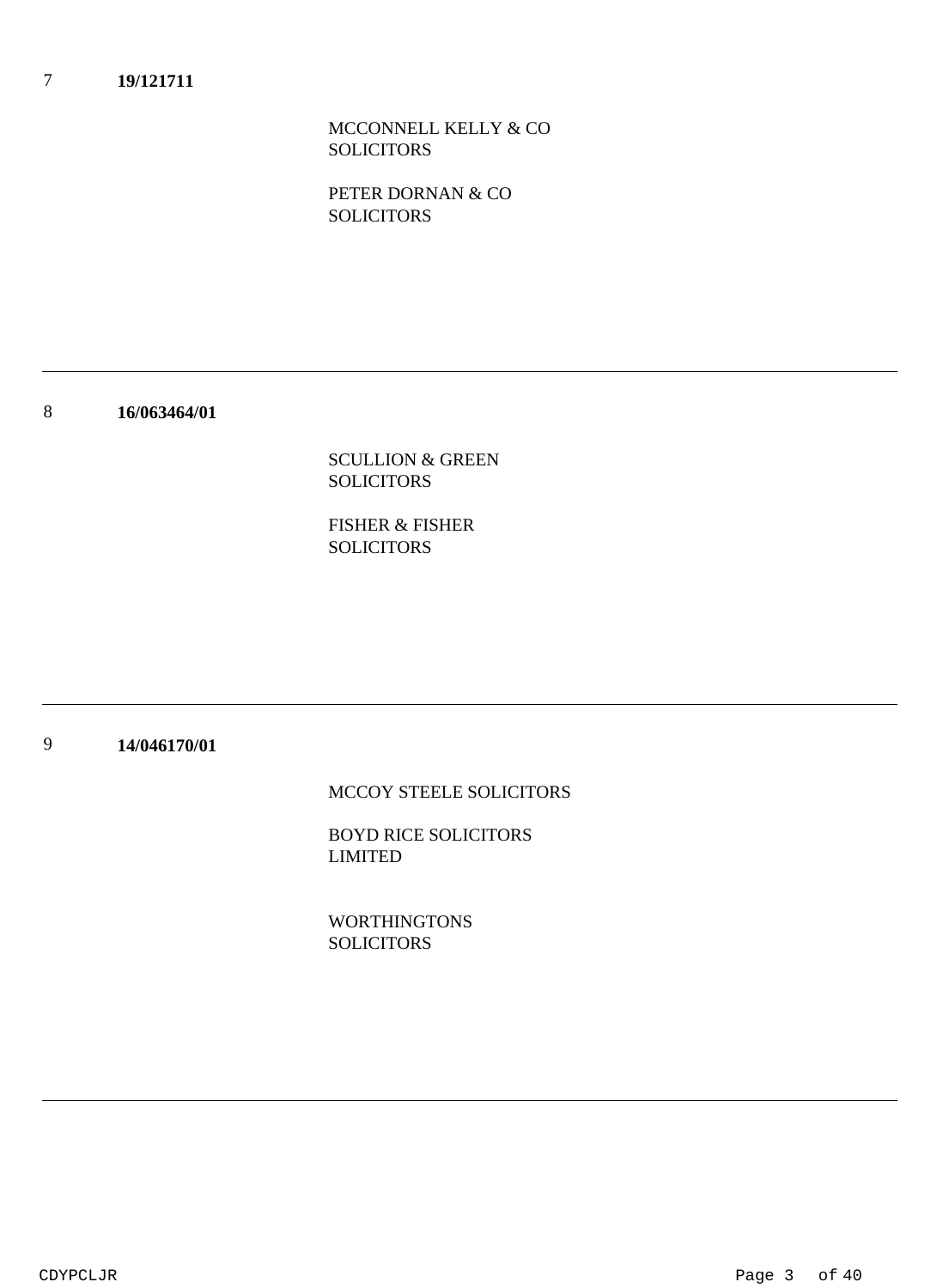# MCCOY STEELE SOLICITORS

BOYD RICE SOLICITORS LIMITED

WORTHINGTONS **SOLICITORS** 

### 11 **19/044262**

## STEWARTS SOLICITORS

# JOSEPH F MCCOLLUM & CO SOLICITORS

### 12 **19/109943**

MCCONNELL KELLY & CO **SOLICITORS** 

MCCOUBREY HINDS **SOLICITORS**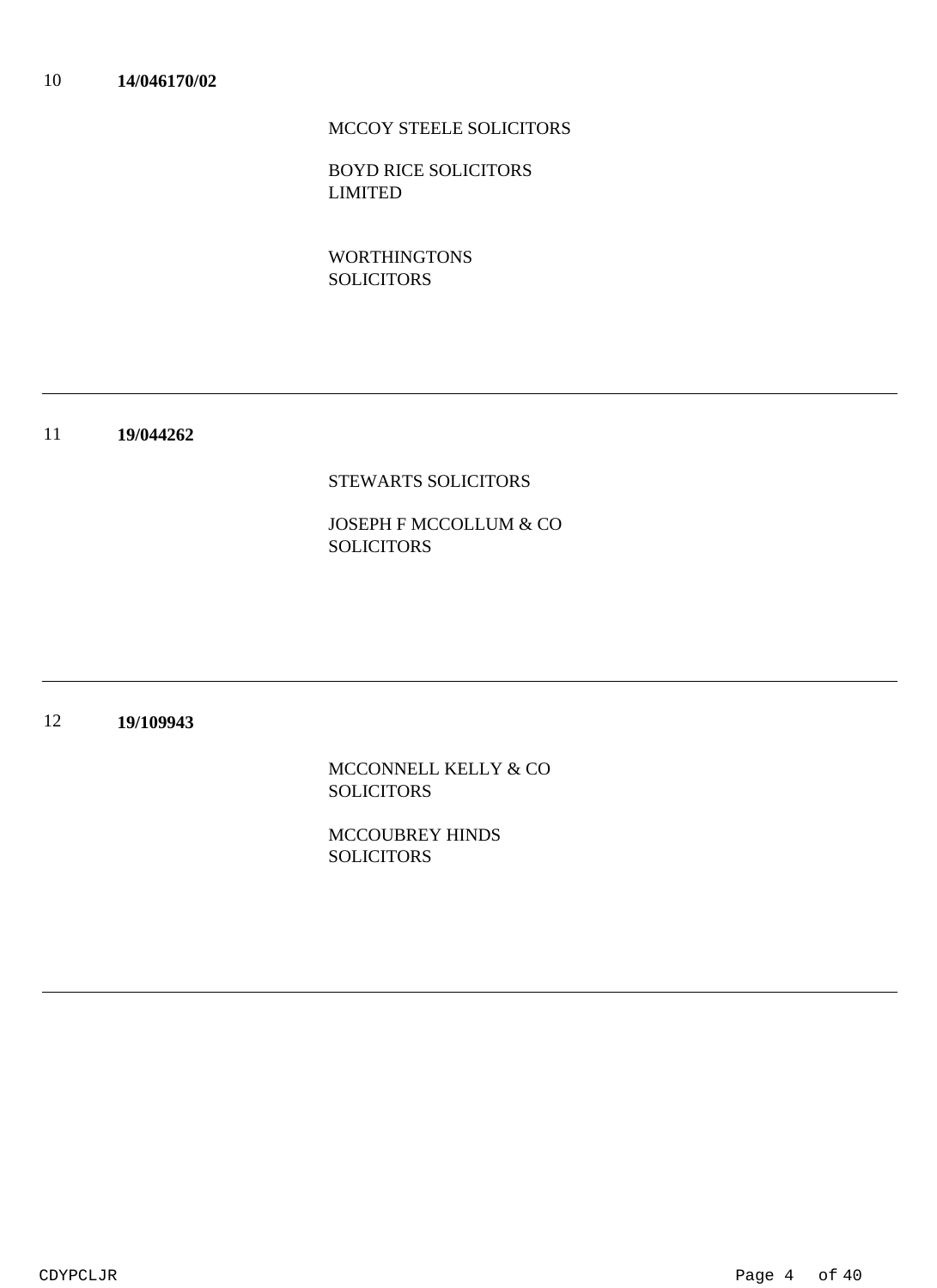O'HARE SOLICITORS

JOSEPH MAGEE & CO

### 14 **19/103790**

HOLMES & MOFFITT SOLICITORS

DONARD KING & CO SOLICITORS

### 15 **19/096649**

WORTHINGTONS **SOLICITORS** 

BOYD RICE SOLICITORS LIMITED

### 16 **15/085780/04**

BREEN RANKIN LENZI SOLICITORS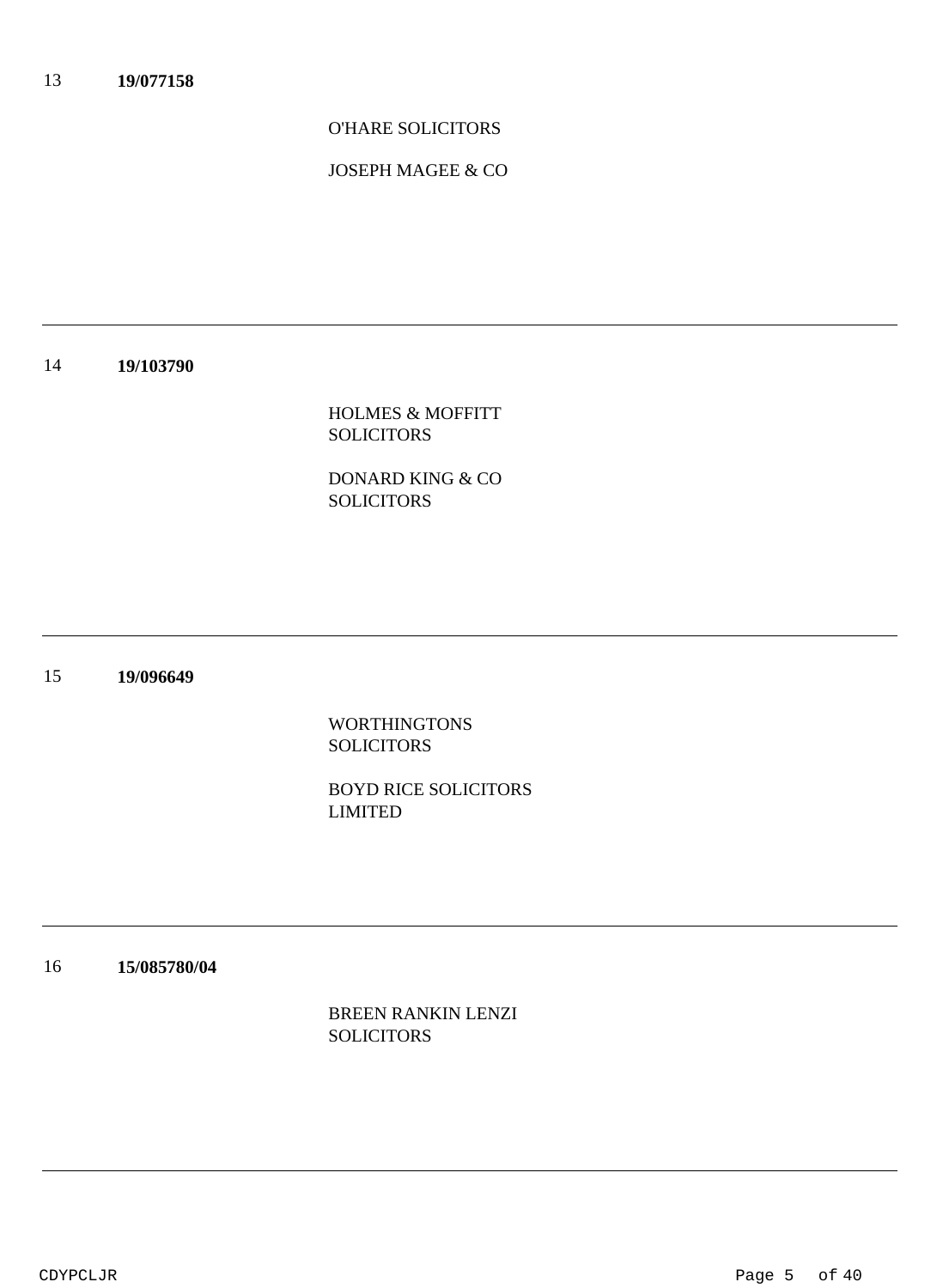FISHER & FISHER SOLICITORS

ROSEMARY CONNOLLY **SOLICITORS** 

### 18 **15/118351/05**

MURRAY KELLY MOORE SOLICITORS

MCCONNELL KELLY & CO SOLICITORS

### 19 **12/009423/11**

HARTE COYLE COLLINS **SOLICITORS** 

MCCOUBREY HINDS **SOLICITORS** 

20 **20/041697**

STEWARTS SOLICITORS

MCCONNELL KELLY & CO **SOLICITORS**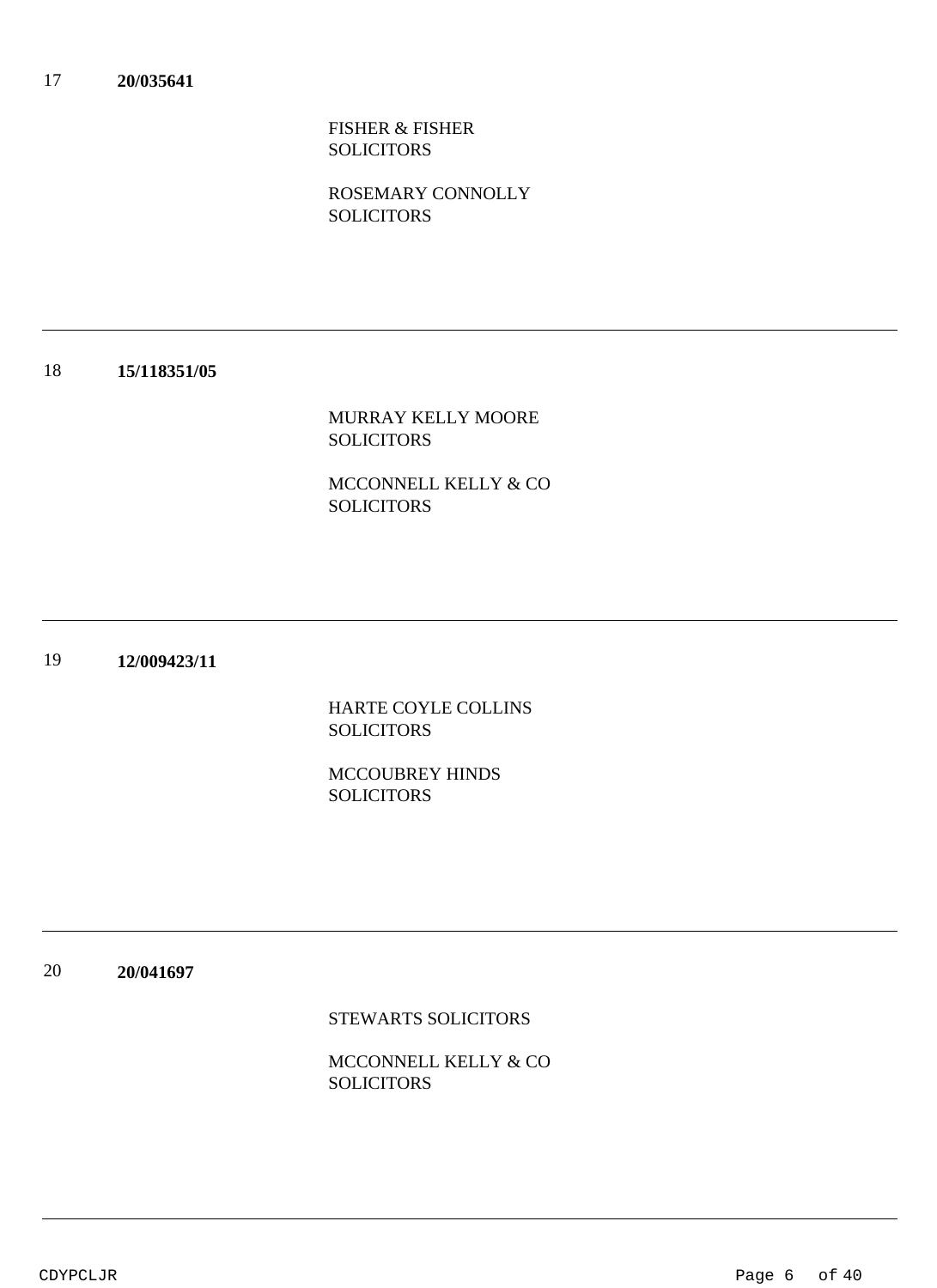ELLIOTT TRAINOR PARTNERSHIP SOLICITORS

JOSEPH F MCCOLLUM & CO **SOLICITORS** 

22 **20/001298**

## STEWARTS SOLICITORS

## GILLEN & CO SOLICITORS

## **PUBLIC LAW APPLICATION**

### 23 **13/003912/10**

KEOWN NUGENT **SOLICITORS** 

BUSINESS SERVICES ORGANISATION

JOSEPH F MCCOLLUM & CO **SOLICITORS**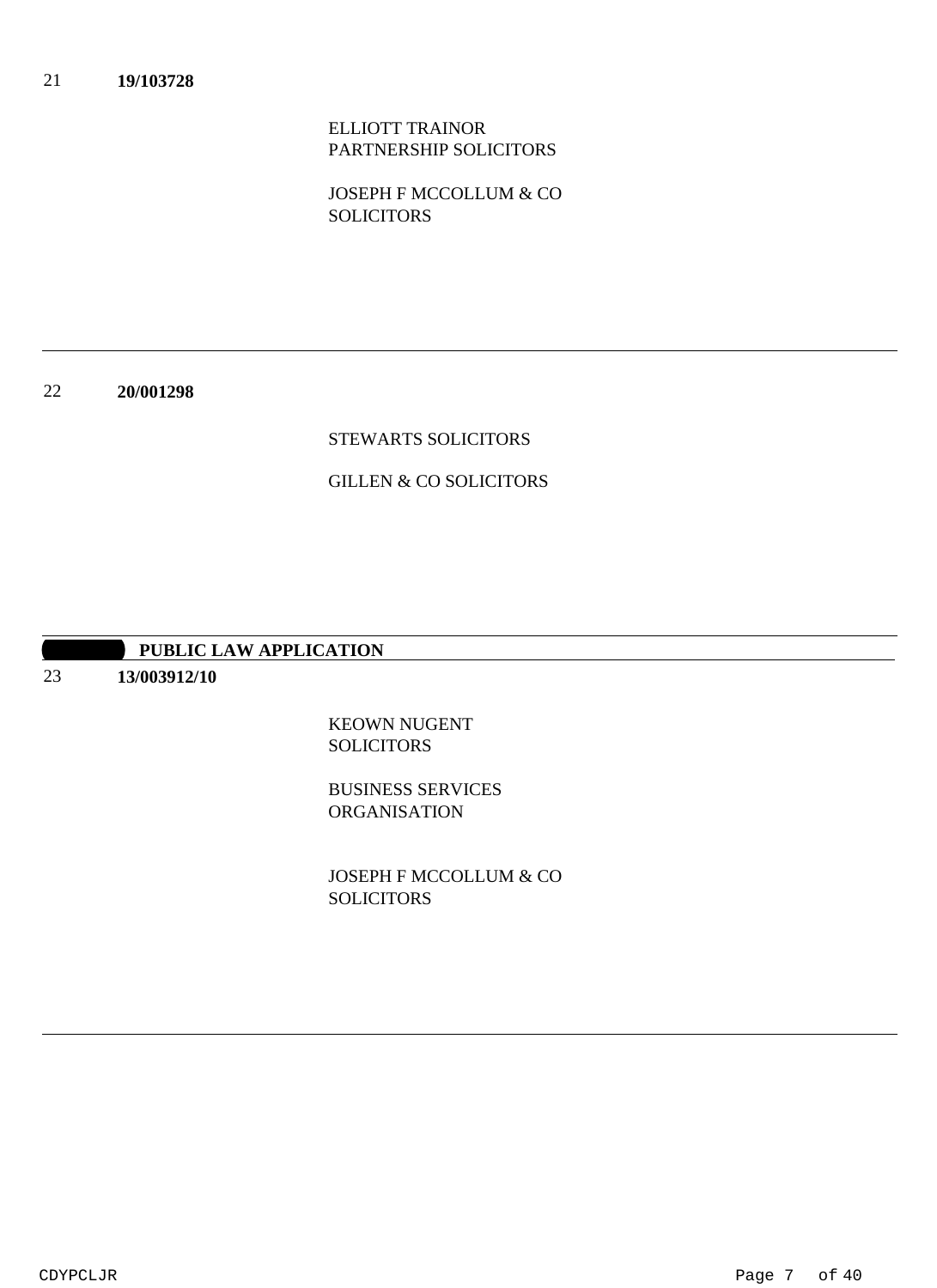BUSINESS SERVICES ORGANISATION

ANDREA REID SOLICITORS

COLMAN R HANNA SOLICITORS

### 25 **18/035318**

BUSINESS SERVICES ORGANISATION

ANDREA REID SOLICITORS

DONARD KING & CO SOLICITORS

COLMAN R HANNA SOLICITORS COLMAN R HANNA **SOLICITORS** AEDIN BRADLEY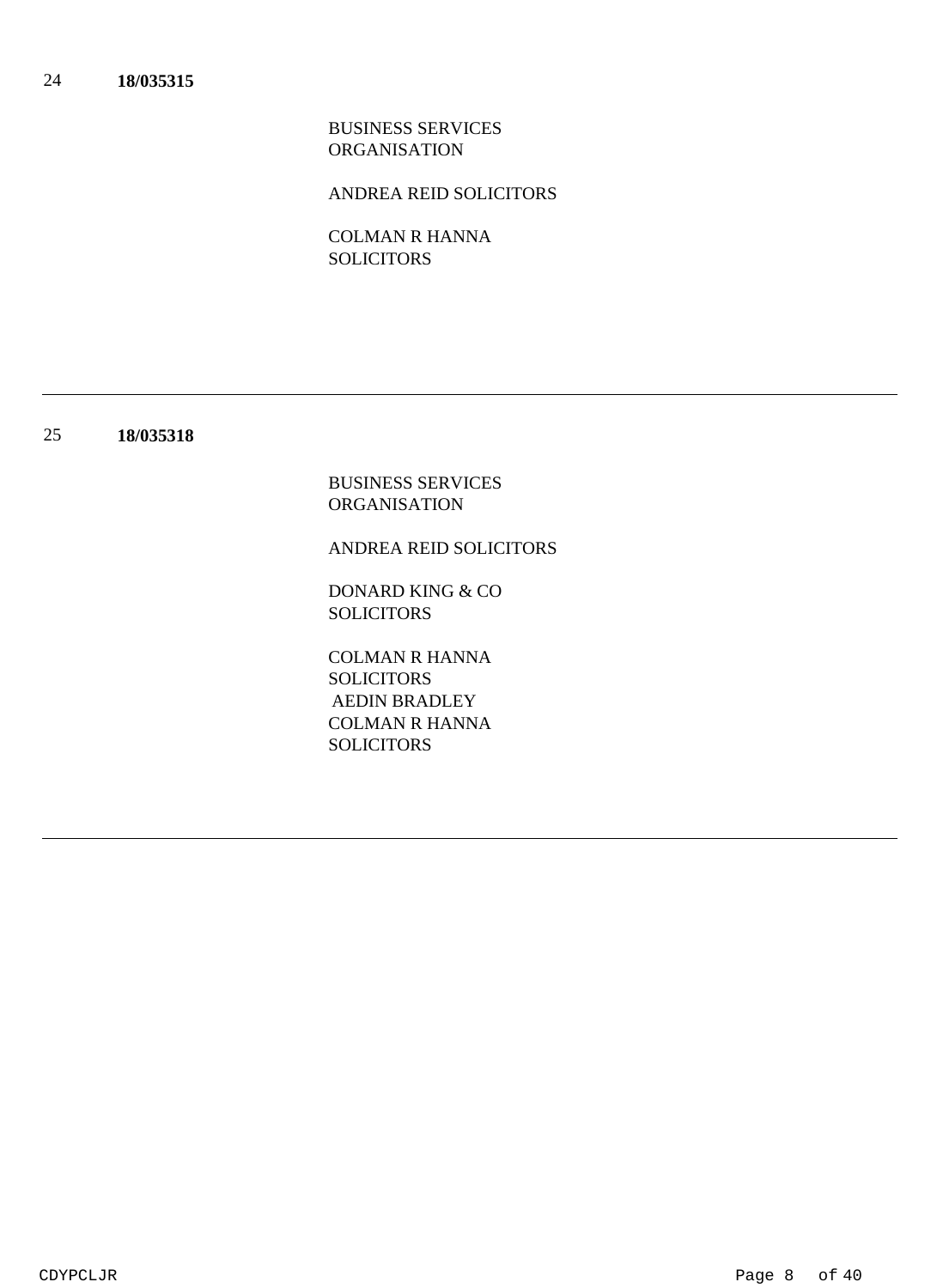BUSINESS SERVICES ORGANISATION

FINUCANE TONER LTD

KRISTINA MURRAY SOLICITORS

DONARD KING & CO **SOLICITORS** 

DONARD KING & CO SOLICITORS

DONARD KING & CO **SOLICITORS** 

### 27 **20/029559**

## CASE MANAGEMENT REVIEW

BUSINESS SERVICES ORGANISATION

JOSEPH F MCCOLLUM & CO SOLICITORS

JOHN ROSS & SON SOLICITORS

MKB LAW SOLICITORS

MKB LAW SOLICITORS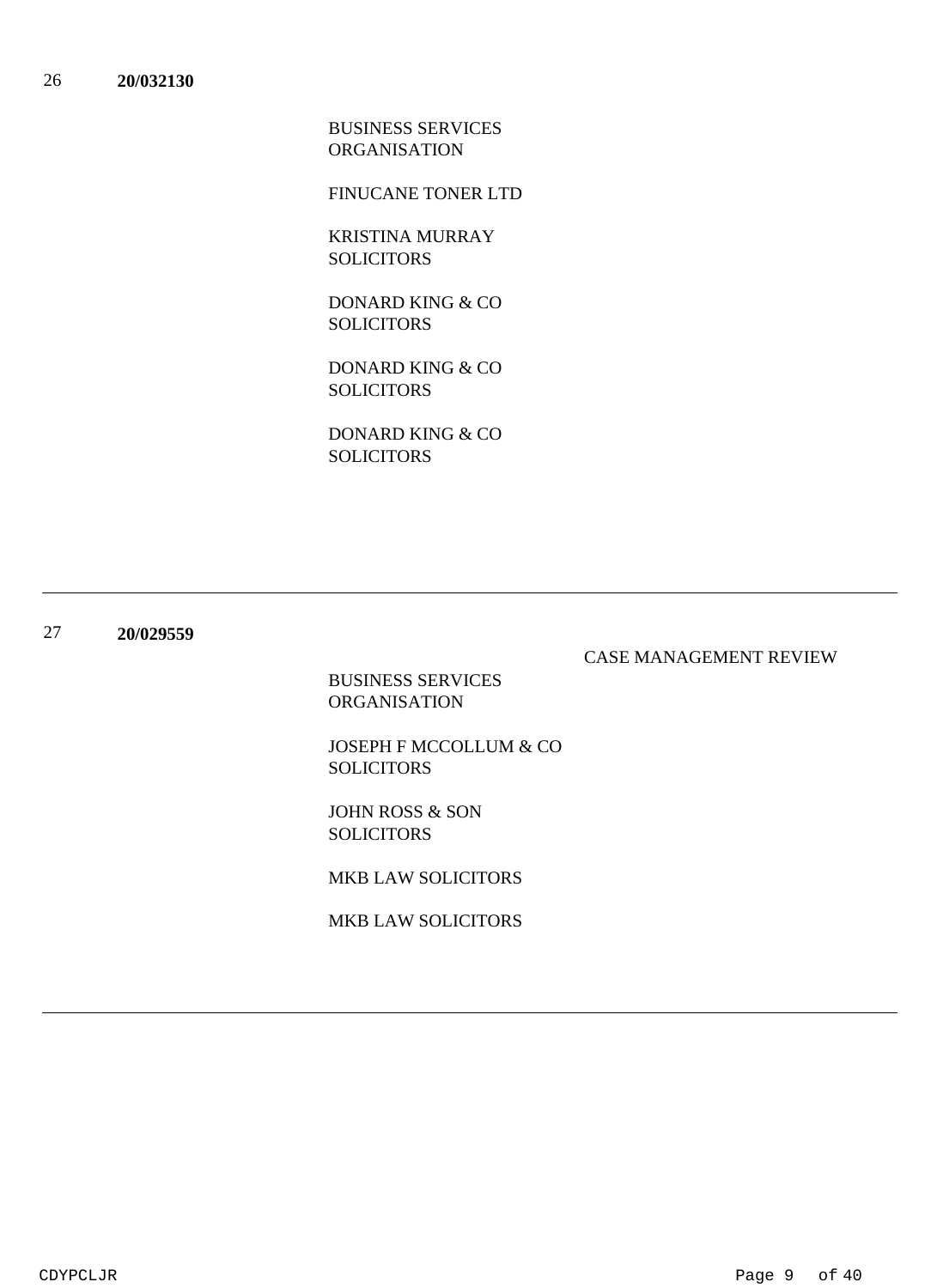## CASE MANAGEMENT REVIEW

BUSINESS SERVICES ORGANISATION

ANDREA REID SOLICITORS

KEOWN NUGENT SOLICITORS

JOSEPH F MCCOLLUM & CO **SOLICITORS** 

## **12 APPLICATIONS**

29 **19/118148/01**

> KEOWN NUGENT SOLICITORS

BUSINESS SERVICES ORGANISATION

ANDREA REID SOLICITORS

JOSEPH F MCCOLLUM & CO SOLICITORS

30 **12/117967/03**

> JOHN ROSS & SON **SOLICITORS**

MCCOUBREY HINDS **SOLICITORS** 

CDYPCLJR Page 10 of 40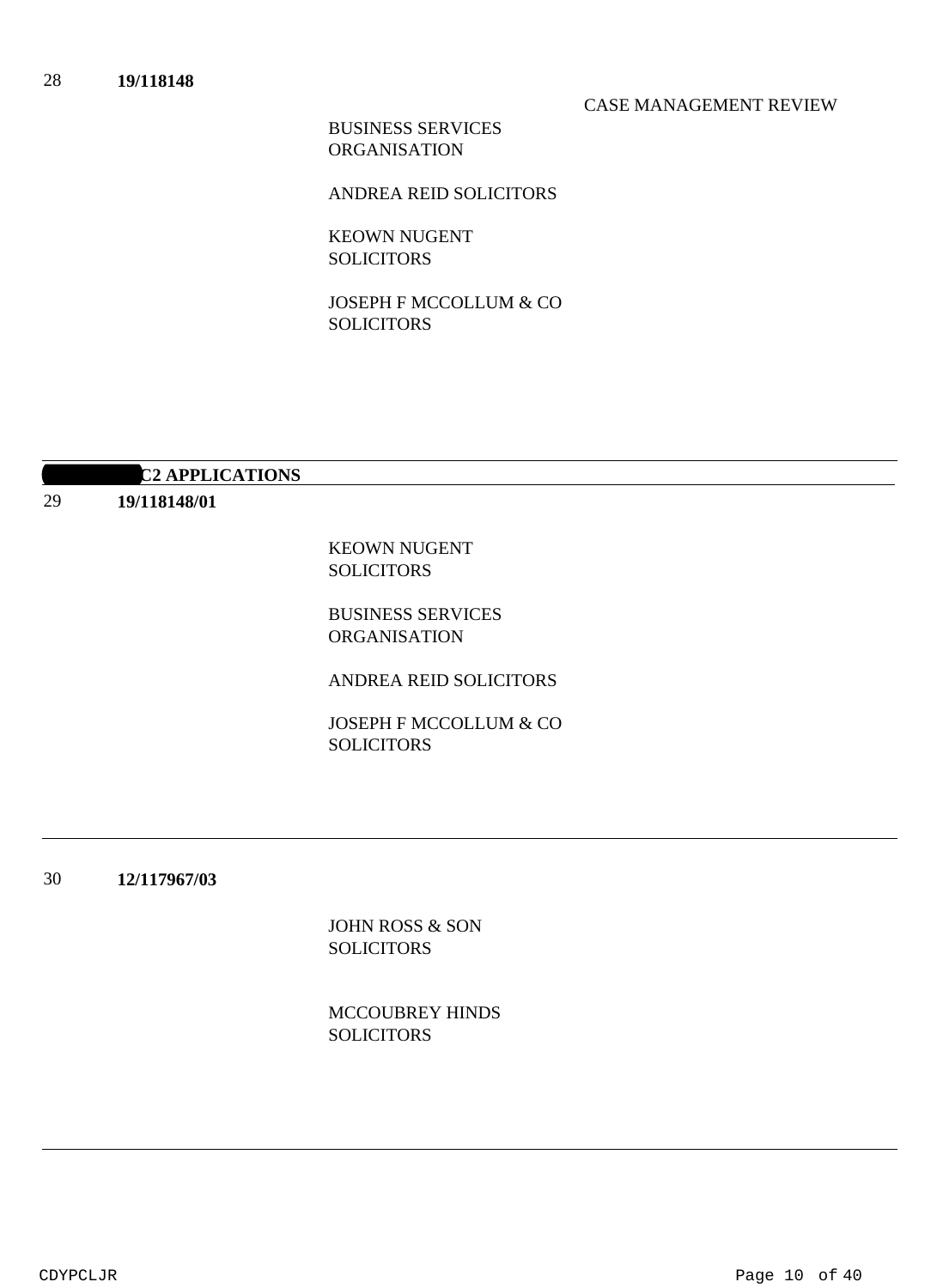#### 31 **19/100849/03**

## CASE MANAGEMENT REVIEW

BUSINESS SERVICES ORGANISATION

KEOWN NUGENT **SOLICITORS** 

J MULHOLLAND & CO

GUS CAMPBELL SOLICITORS

## **10:30 AM C2 APPLICATIONS**

32 **19/100849/04**

> KEOWN NUGENT SOLICITORS

J MULHOLLAND & CO

## **PUBLIC LAW APPLICATION**

33 **16/092194/02**

FOR HEARING

BUSINESS SERVICES **ORGANISATION** 

BRIAN KELLY SOLICITORS

JOSEPH F MCCOLLUM & CO SOLICITORS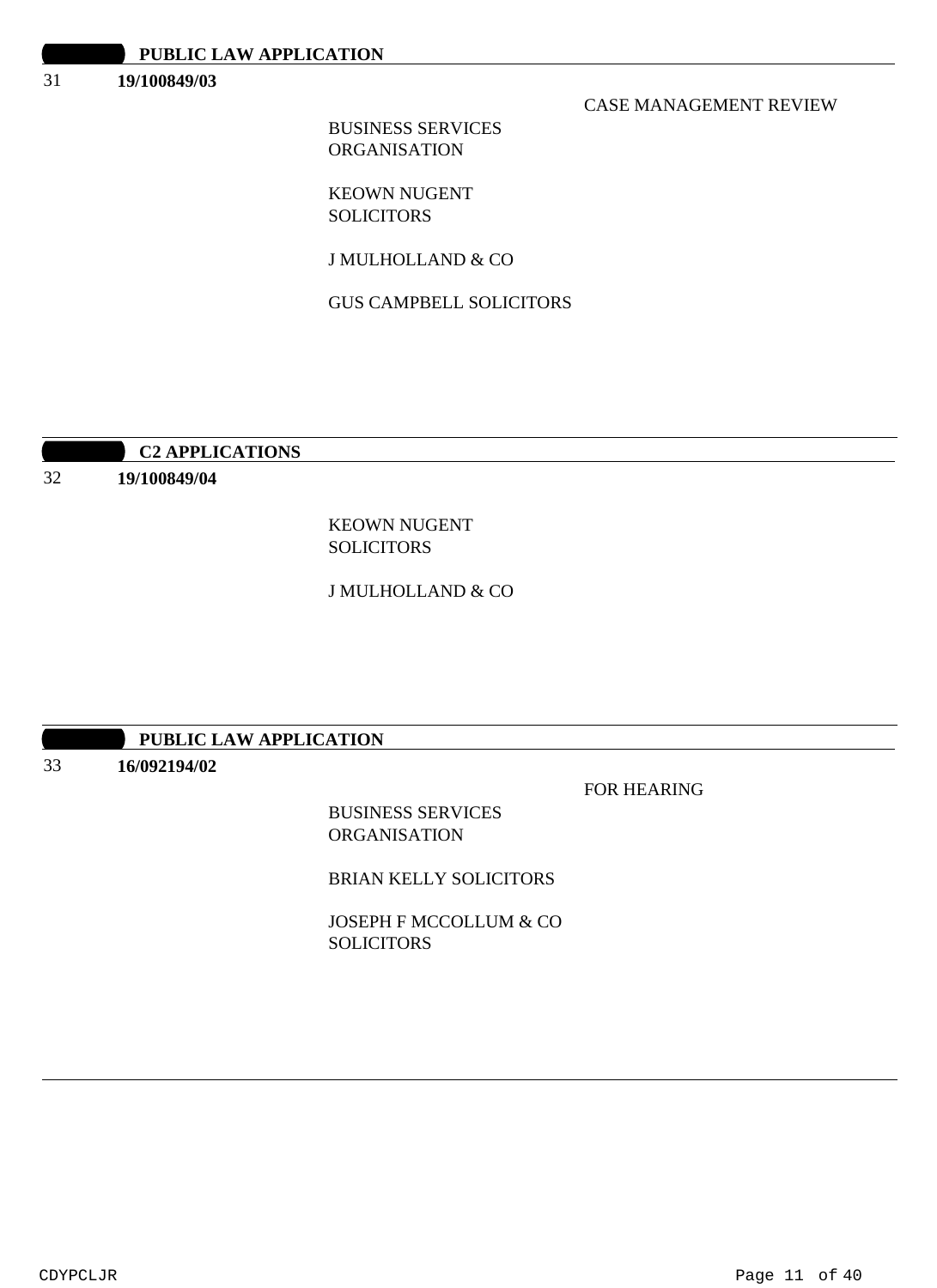FOR HEARING

BUSINESS SERVICES ORGANISATION

BRIAN KELLY SOLICITORS

DONARD KING & CO SOLICITORS

JOSEPH F MCCOLLUM & CO **SOLICITORS** 

# **10:30 FOR REMOTE HEARING**

35 **19/035241/04**

> JOHN ROSS & SON SOLICITORS

MCQUEENIE BOYLE SOLICITORS

## **10:30 DIRECTION HEARING**

36

# **19/035241/05**

MCQUEENIE BOYLE **SOLICITORS** 

## **PUBLIC LAW APPLICATION**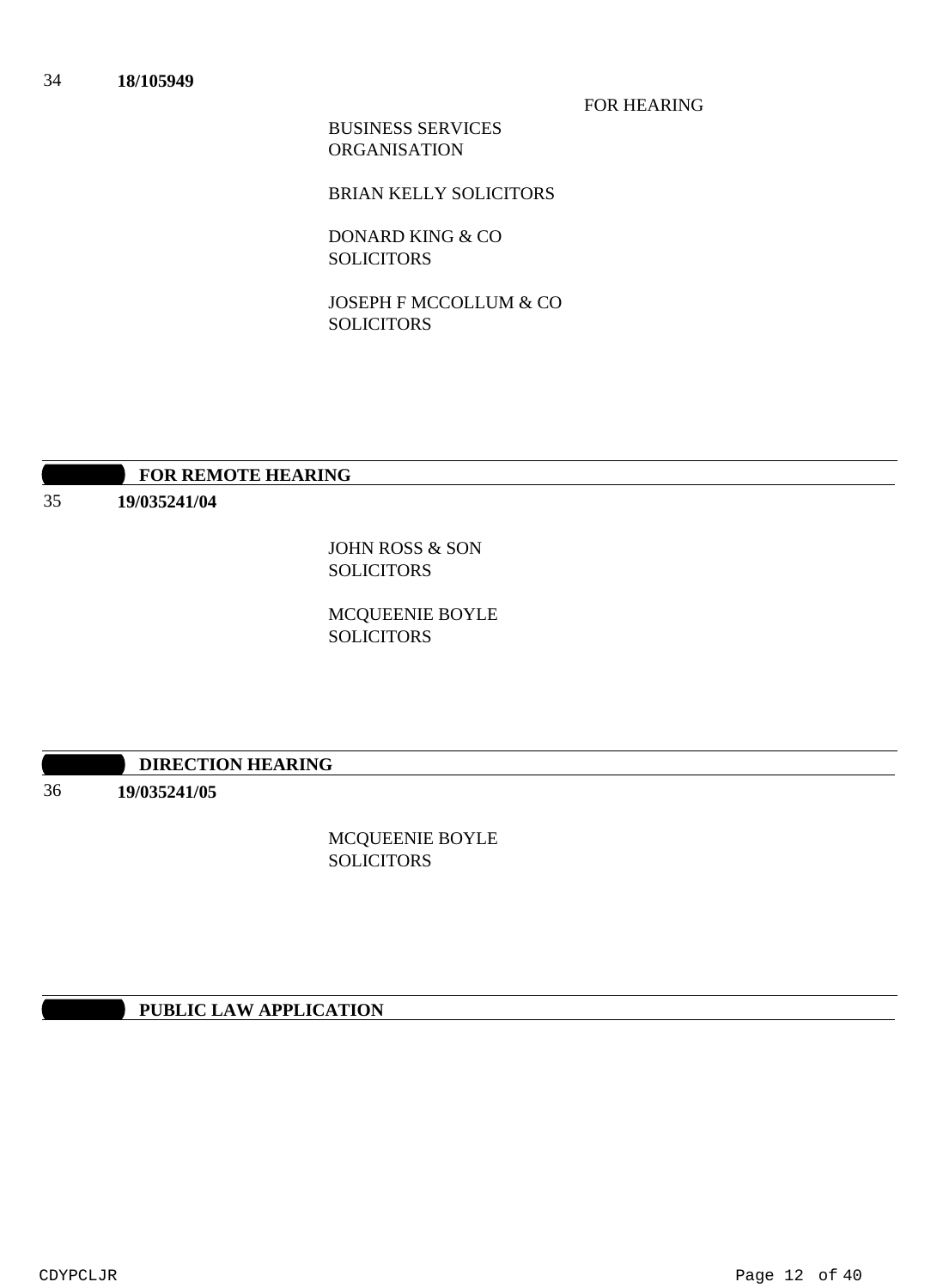BUSINESS SERVICES ORGANISATION

KEOWN NUGENT **SOLICITORS** 

J MULHOLLAND & CO

DONARD KING & CO **SOLICITORS** 

**10:30 FOR HEARING** 

38 **19/019355/05**

> BRIAN FEENEY & CO SOLICITORS

KEOWN NUGENT SOLICITORS

J MULHOLLAND & CO

DONARD KING & CO **SOLICITORS**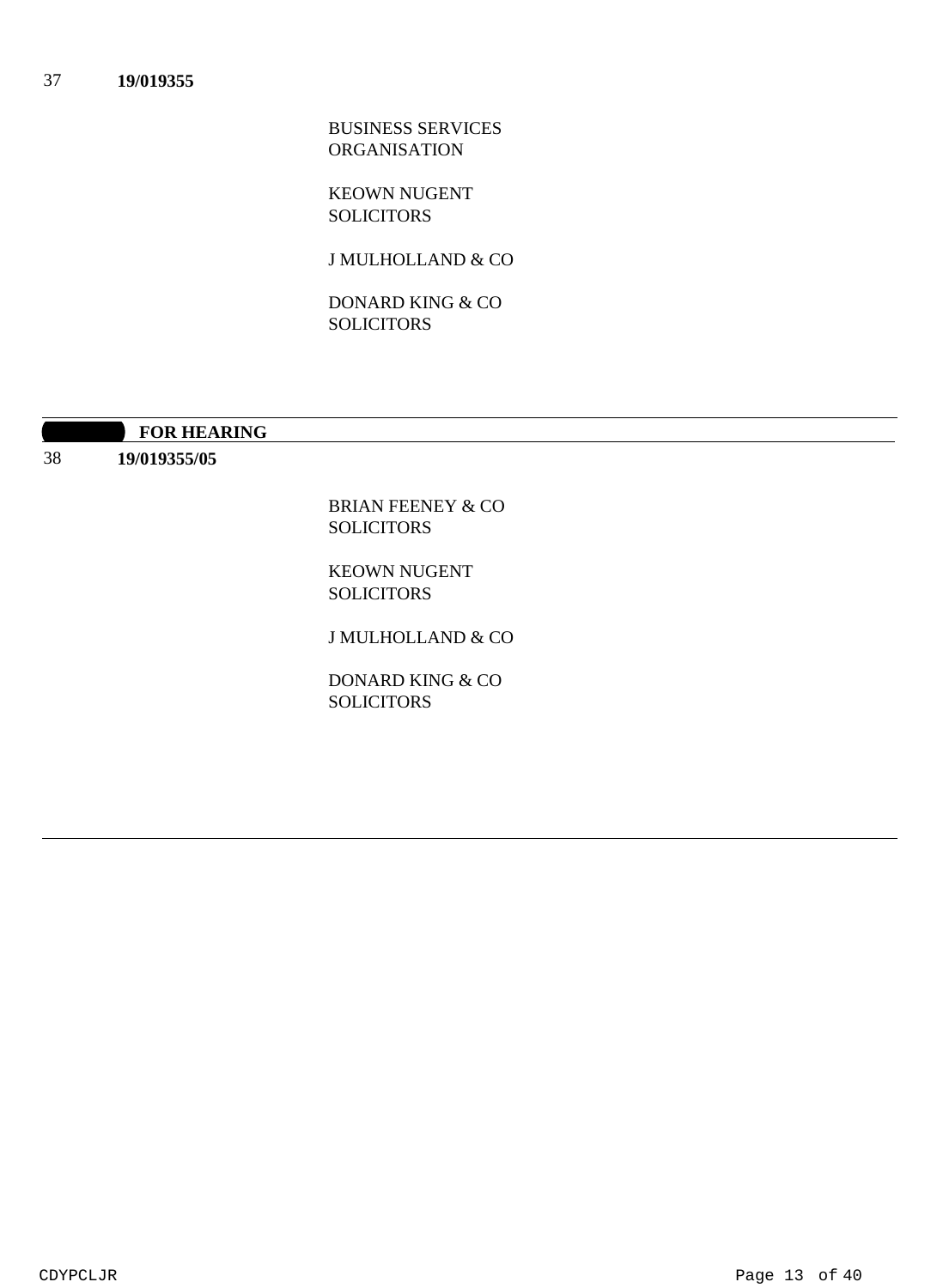BRIAN FEENEY & CO SOLICITORS

KEOWN NUGENT **SOLICITORS** 

J MULHOLLAND & CO

DONARD KING & CO **SOLICITORS** 

**10:40 APPLICATIONS** 

40 **19/019355/04**

> BRIAN FEENEY & CO SOLICITORS

KEOWN NUGENT SOLICITORS

J MULHOLLAND & CO

DONARD KING & CO **SOLICITORS** 

## **PUBLIC LAW APPLICATION**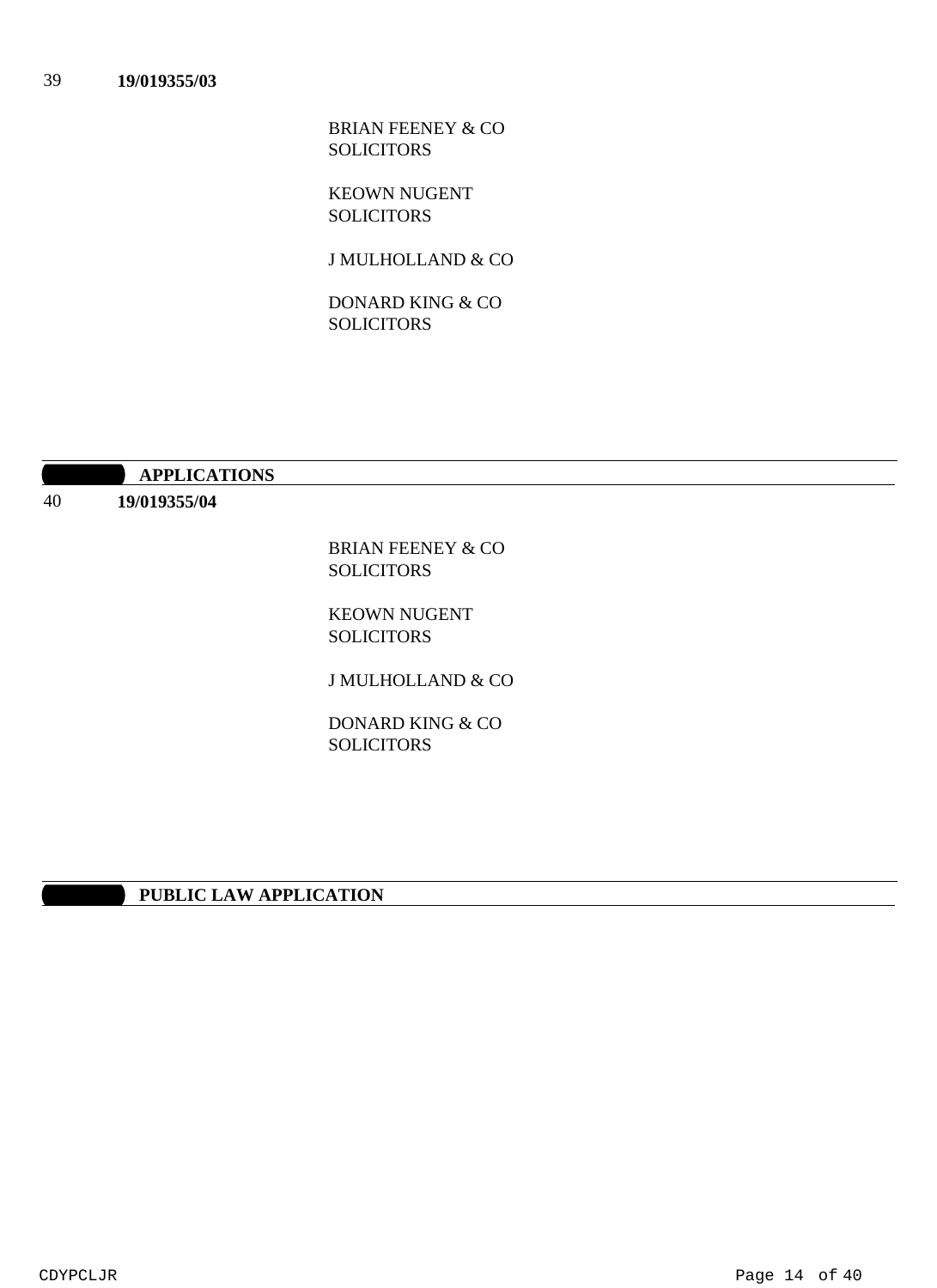BUSINESS SERVICES ORGANISATION

KEOWN NUGENT SOLICITORS

FINUCANE TONER LTD

DONARD KING & CO **SOLICITORS** 

# **10:30 DIRECTION HEARING**

42 **20/041985**

> WILSON NESBITT SOLICITORS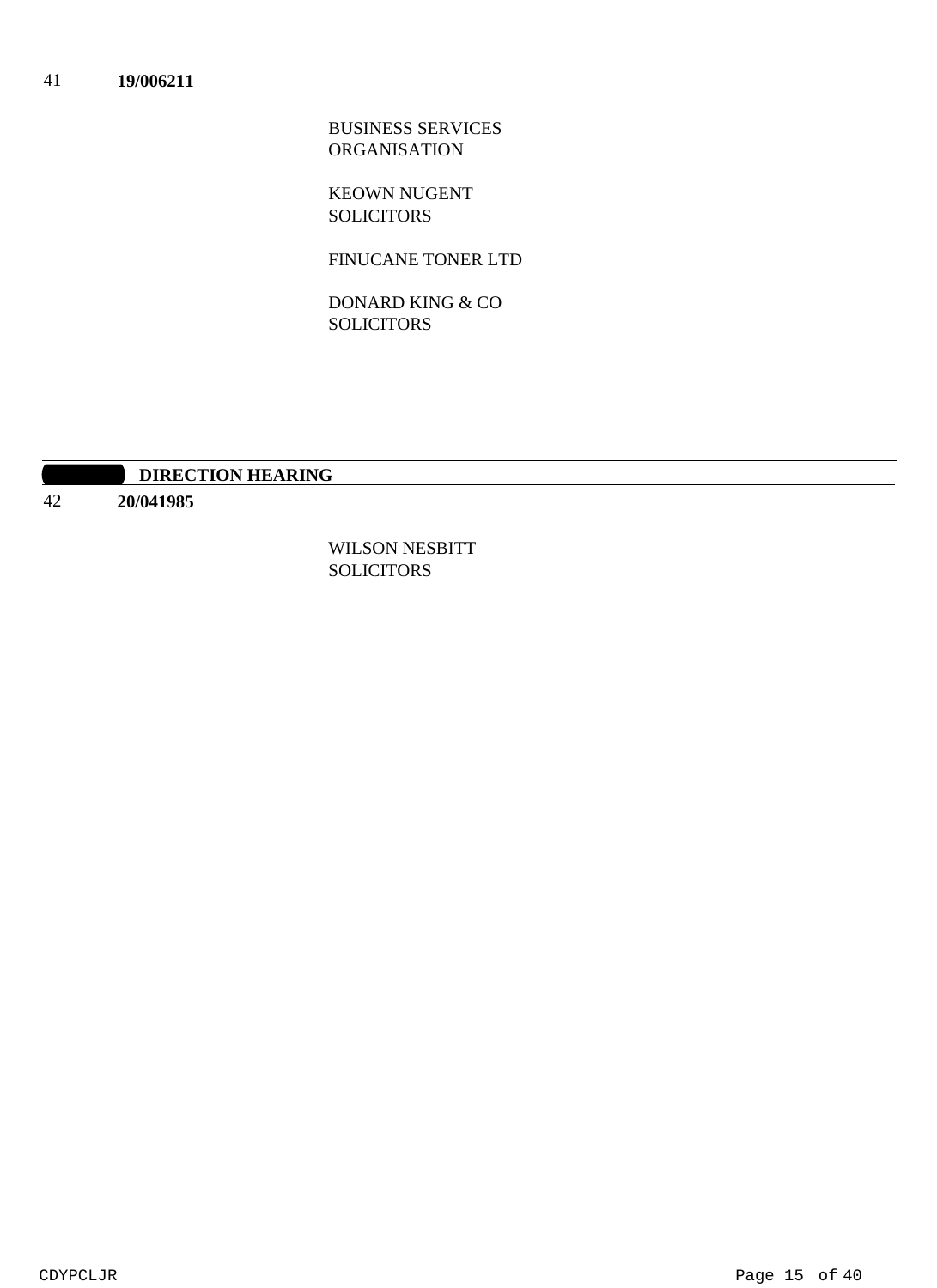# **NEWTOWNARDS COURTHOUSE**

# **FAMILY PROCEEDINGS**

**WEDNESDAY 05 AUGUST 2020**

# **COURT 4**

**DIRECTION HEARING** 

1 **20/037855**

> WILSON NESBITT **SOLICITORS**

MURRAY KELLY MOORE SOLICITORS

2 **20/028602**

> MCCONNELL KELLY & CO SOLICITORS

3 **20/037856**

> WILSON NESBITT **SOLICITORS**

MCQUEENIE BOYLE **SOLICITORS**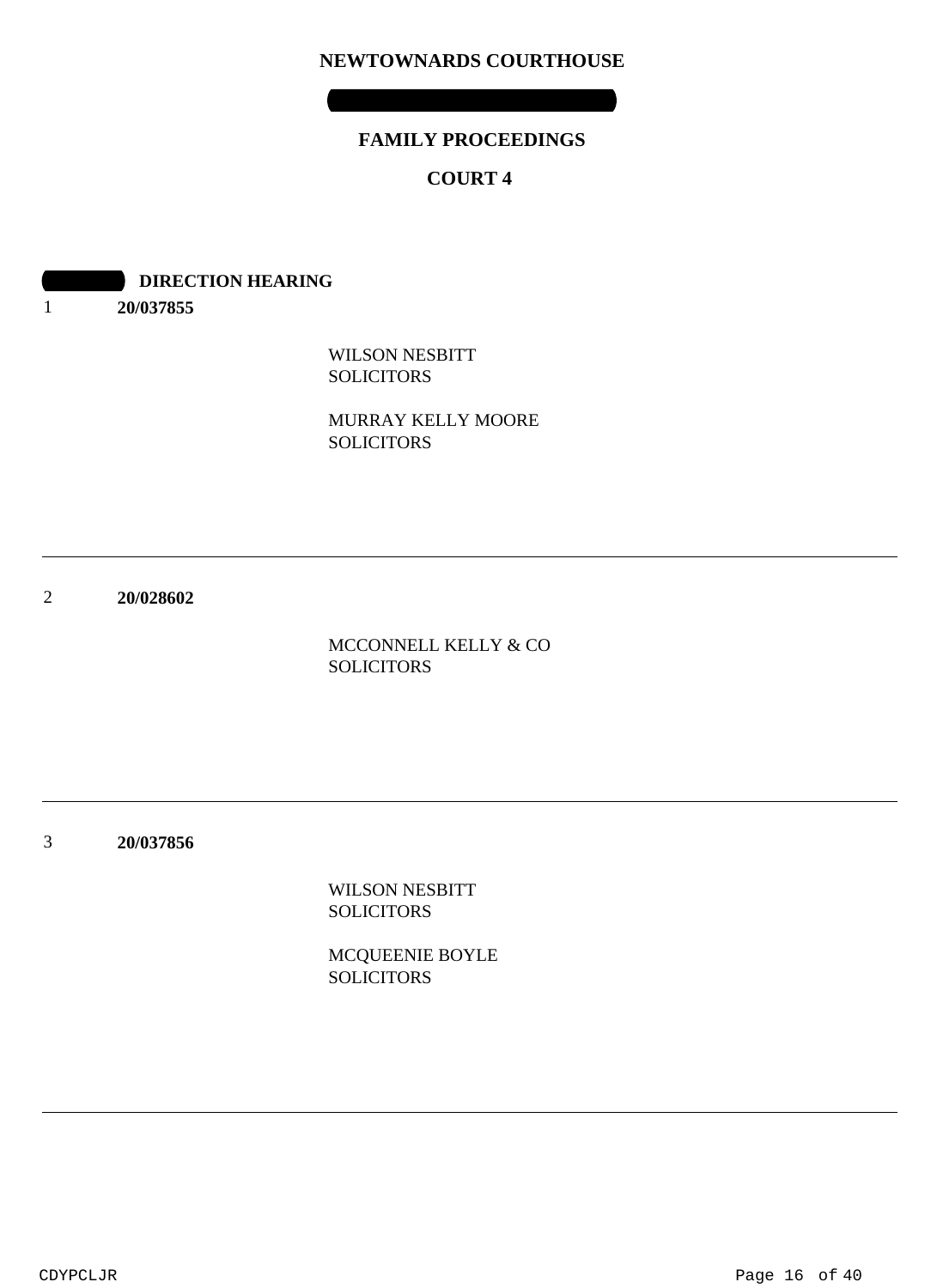**12/049219/01**

4

JOHN ROSS & SON SOLICITORS

### 5 **20/012045**

FISHER & FISHER SOLICITORS (INC MCSPADDEN & CO)

KEOWN NUGENT SOLICITORS

### 6 **19/095897**

WORTHINGTONS **SOLICITORS** 

PETER DORNAN & CO **SOLICITORS**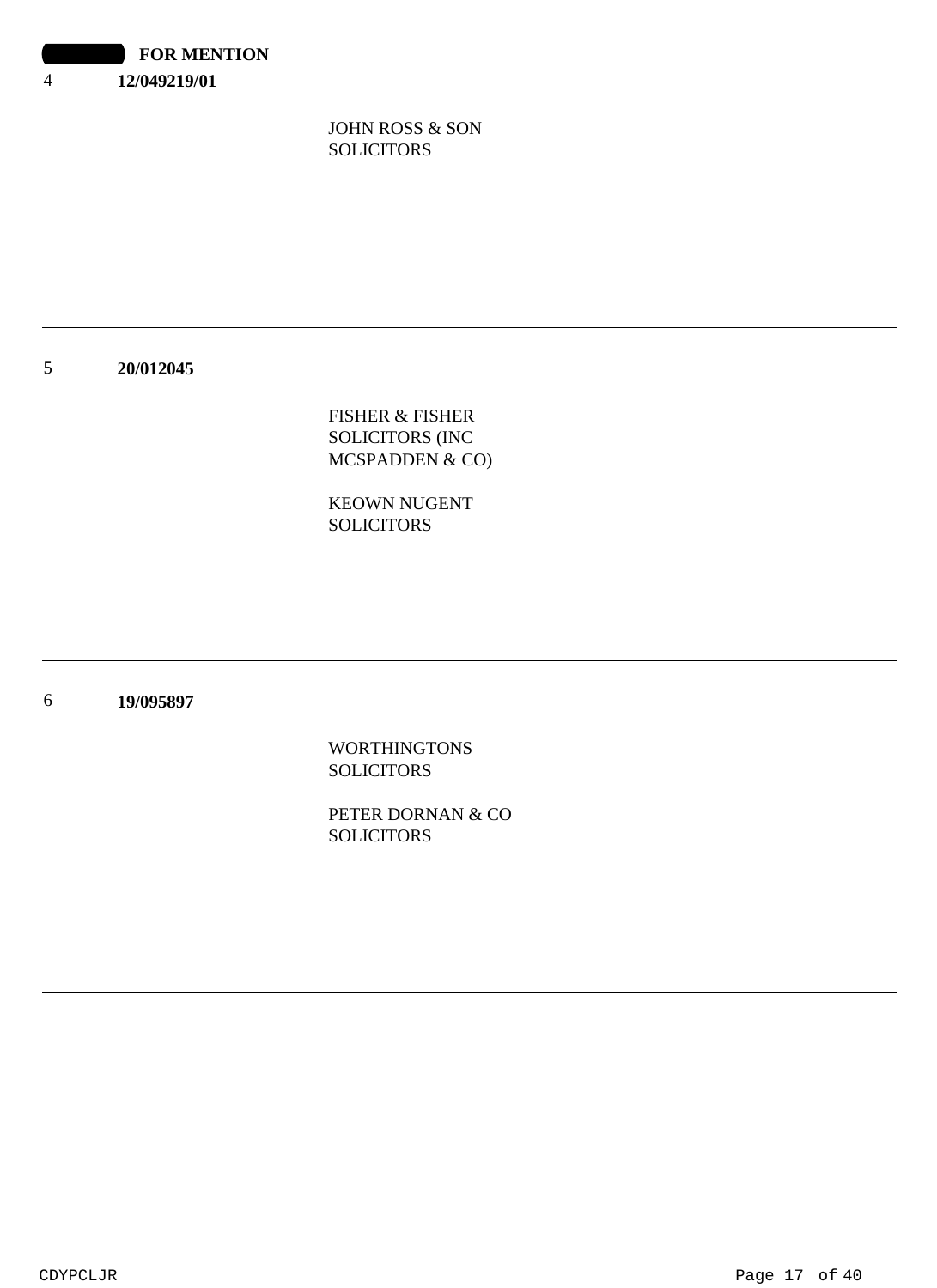MCCONNELL KELLY & CO SOLICITORS

MURRAY KELLY MOORE **SOLICITORS** 

8 **19/064935**

> MURRAY KELLY MOORE SOLICITORS

9 **19/061023**

> MCCONNELL KELLY & CO **SOLICITORS**

MCCOUBREY HINDS **SOLICITORS**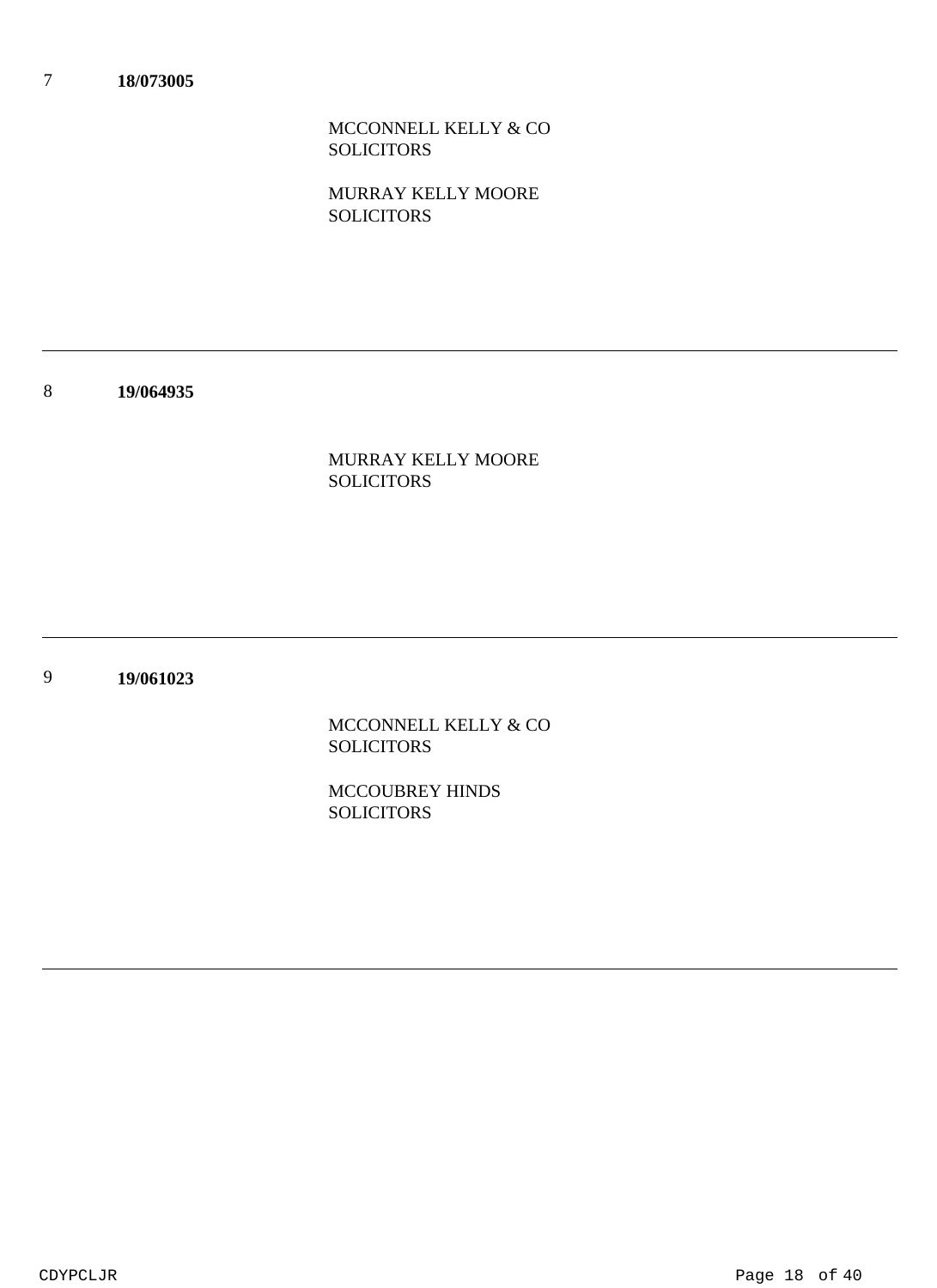JOSEPH F MCCOLLUM & CO SOLICITORS

JOHN ROSS & SON **SOLICITORS** 

### 11 **20/018913**

MACKENZIE & DORMAN **SOLICITORS** 

BOYD RICE SOLICITORS LIMITED

### 12 **19/045212**

JOHN ROSS & SON **SOLICITORS** 

JOSEPH F MCCOLLUM & CO **SOLICITORS** 

### 13 **19/035227**

KEENAN SOLICITORS

MURRAY KELLY MOORE **SOLICITORS**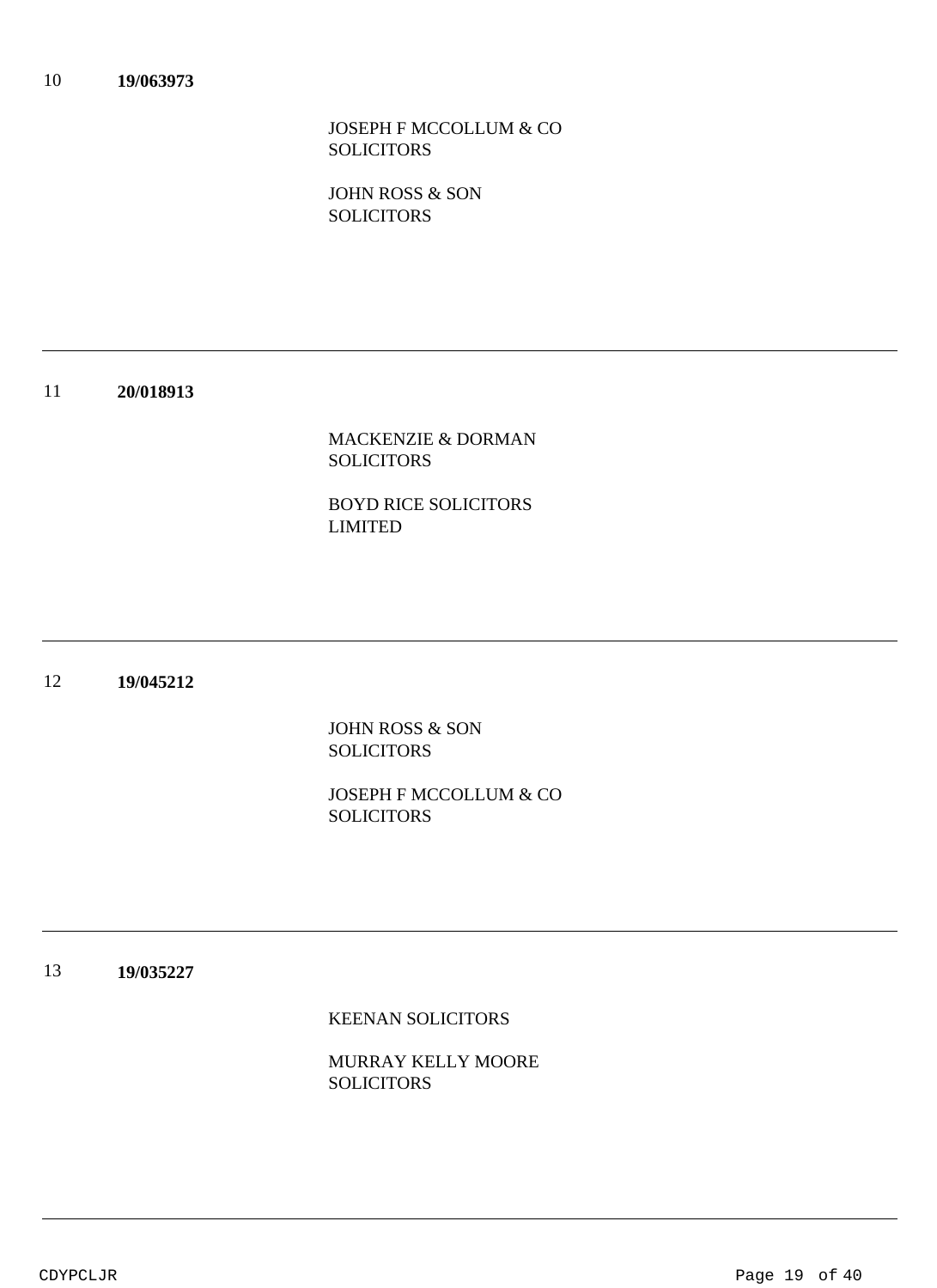WORTHINGTONS **SOLICITORS** 

MURRAY KELLY MOORE **SOLICITORS** 

### 15 **15/083470/03**

## KEENAN SOLICITORS

FLYNN & MCGETTRICK SOLICITORS

### 16 **20/026818**

TREVOR SMYTH & CO **SOLICITORS** 

JOHN ROSS & SON **SOLICITORS** 

### 17 **17/108123/01**

TREVOR SMYTH & CO SOLICITORS

BOYD RICE SOLICITORS LIMITED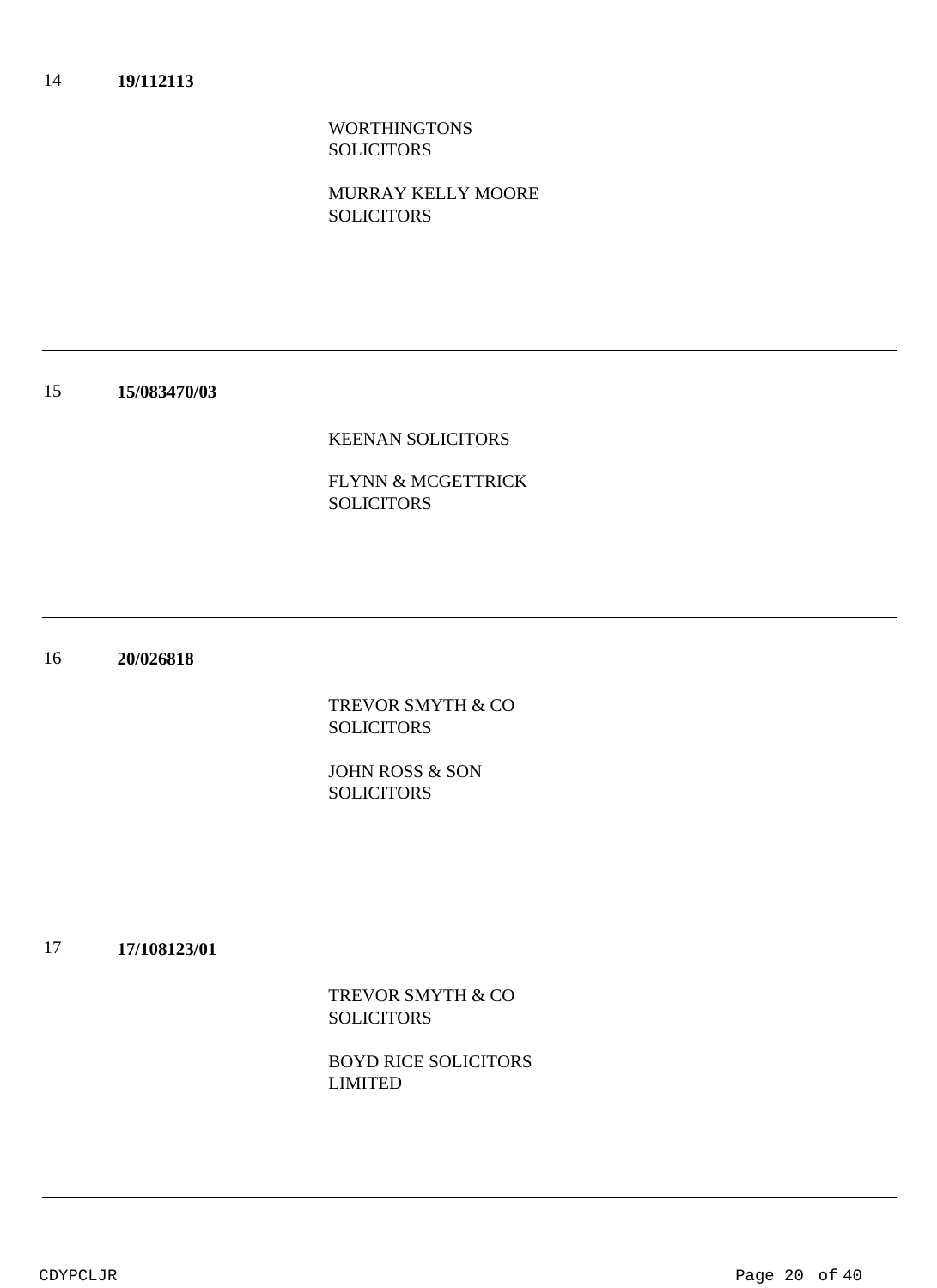WILSON NESBITT **SOLICITORS** 

MURRAY KELLY MOORE **SOLICITORS** 

### 19 **19/031537**

## THOMPSONS SOLICITORS

DAVID RUSSELL & CO SOLICITORS

20 **20/008782**

> WILSON NESBITT **SOLICITORS**

# KEENAN SOLICITORS

21 **14/092796/01**

> DONNELLY & WALL **SOLICITORS**

BOYD RICE SOLICITORS LIMITED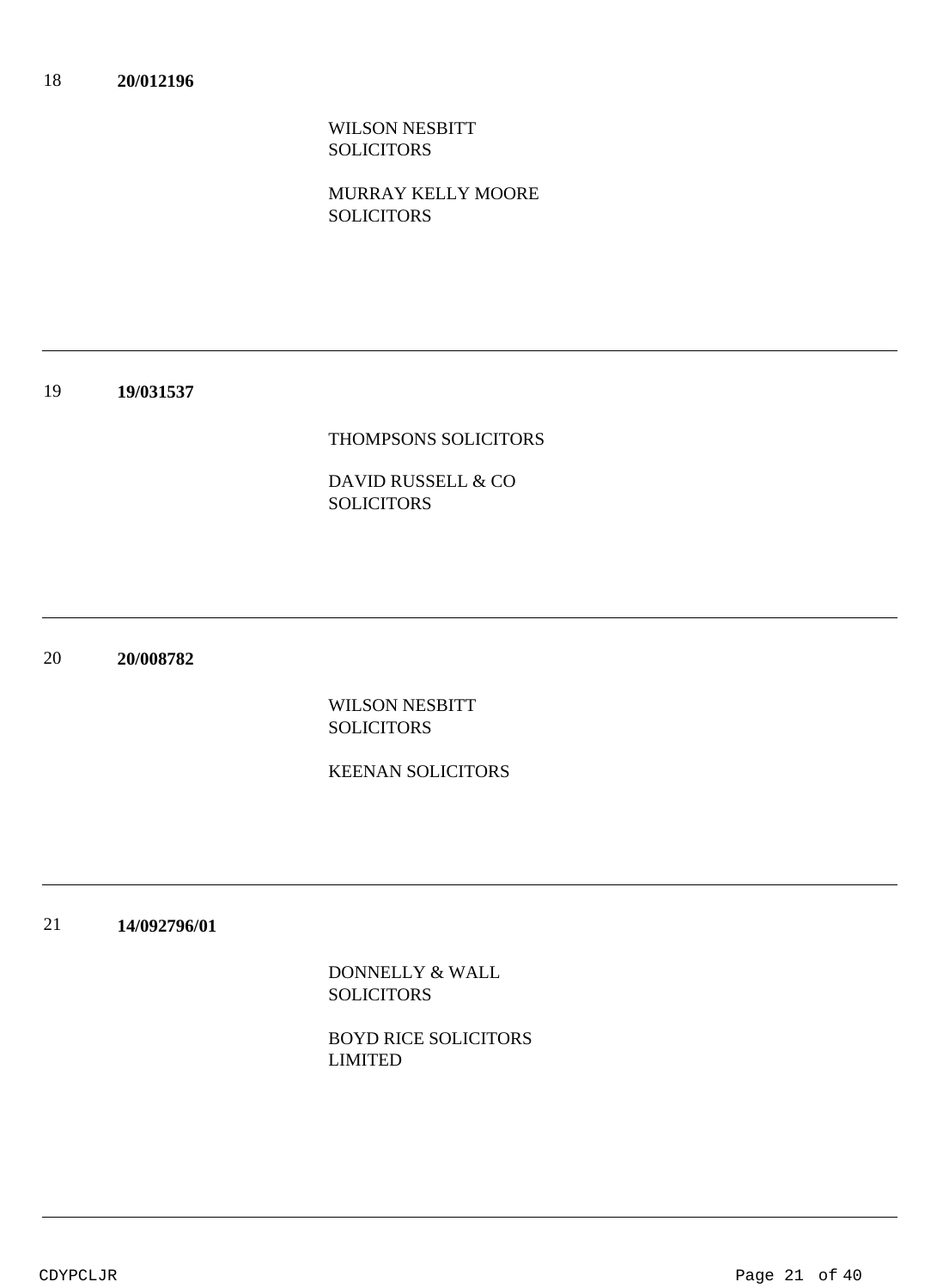| <b>FAMILY HOMES AND DOMESTIC VIOLENCE</b> |  |
|-------------------------------------------|--|
|-------------------------------------------|--|

#### 22 **14/081061/03**

MCQUEENIE BOYLE **SOLICITORS** 

DONNELLY & WALL **SOLICITORS** 

# **FOR MENTION**

23 **12/017331/01**

## FLYNN & MCGETTRICK SOLICITORS

SCULLION & GREEN SOLICITORS

## **FAMILY HOMES AND DOMESTIC VIOLENCE**

24

# **15/068303/05**

SCULLION & GREEN **SOLICITORS** 

FLYNN & MCGETTRICK **SOLICITORS** 

## **1000 FOR MENTION**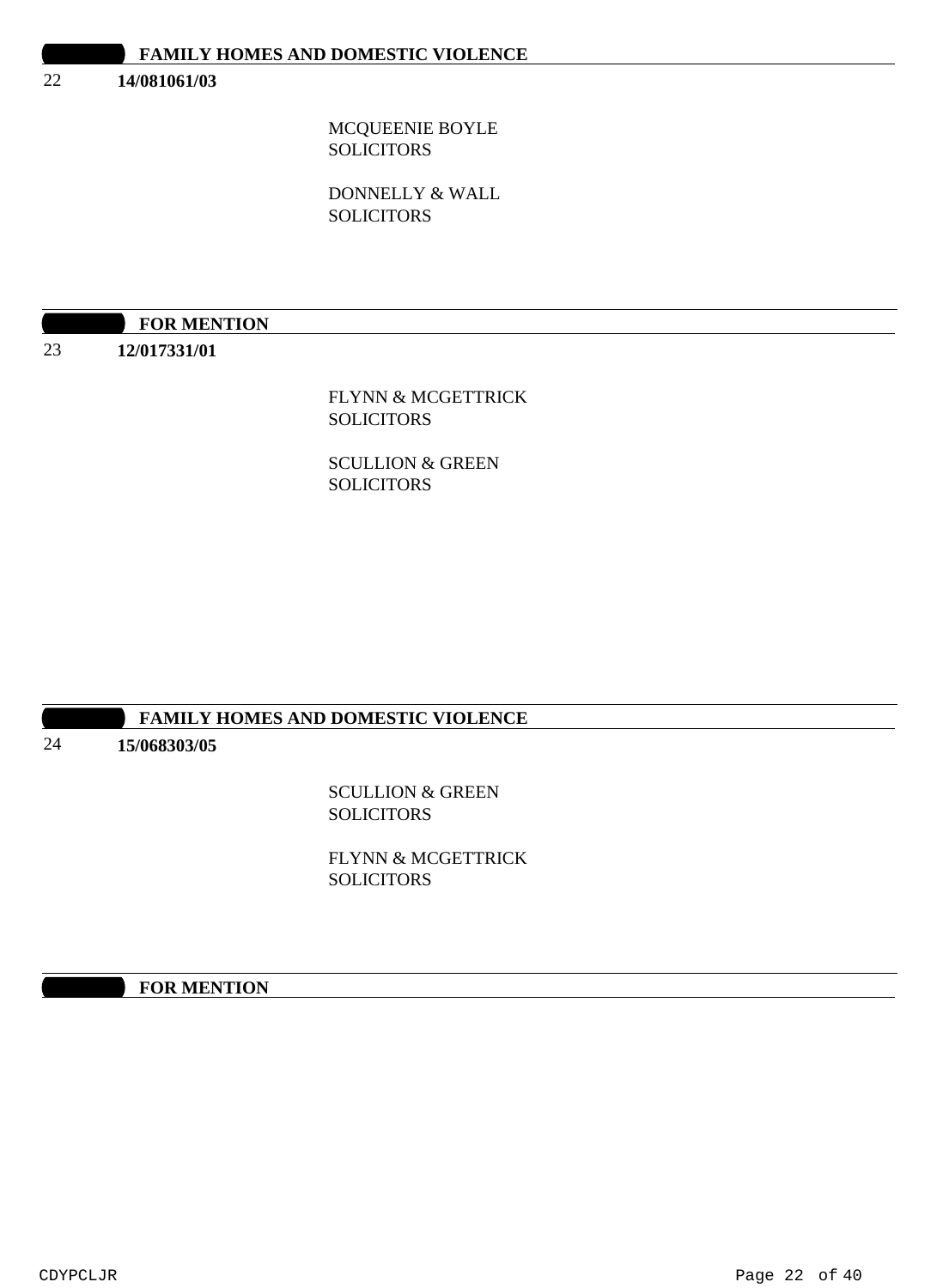MCCALLION KEOWN SOLICITORS

LARKIN O'CONNOR CASSIDY

## **10:30 FAMILY HOMES AND DOMESTIC VIOLENCE**

26 **20/033567**

> LARKIN O'CONNOR CASSIDY

MCCALLION KEOWN SOLICITORS

**10:30 AM CONTEMPT**

27 **20/014366**

BOYD RICE SOLICITORS LIMITED UNREPRESENTED

# **10:30 PUBLIC LAW APPLICATION**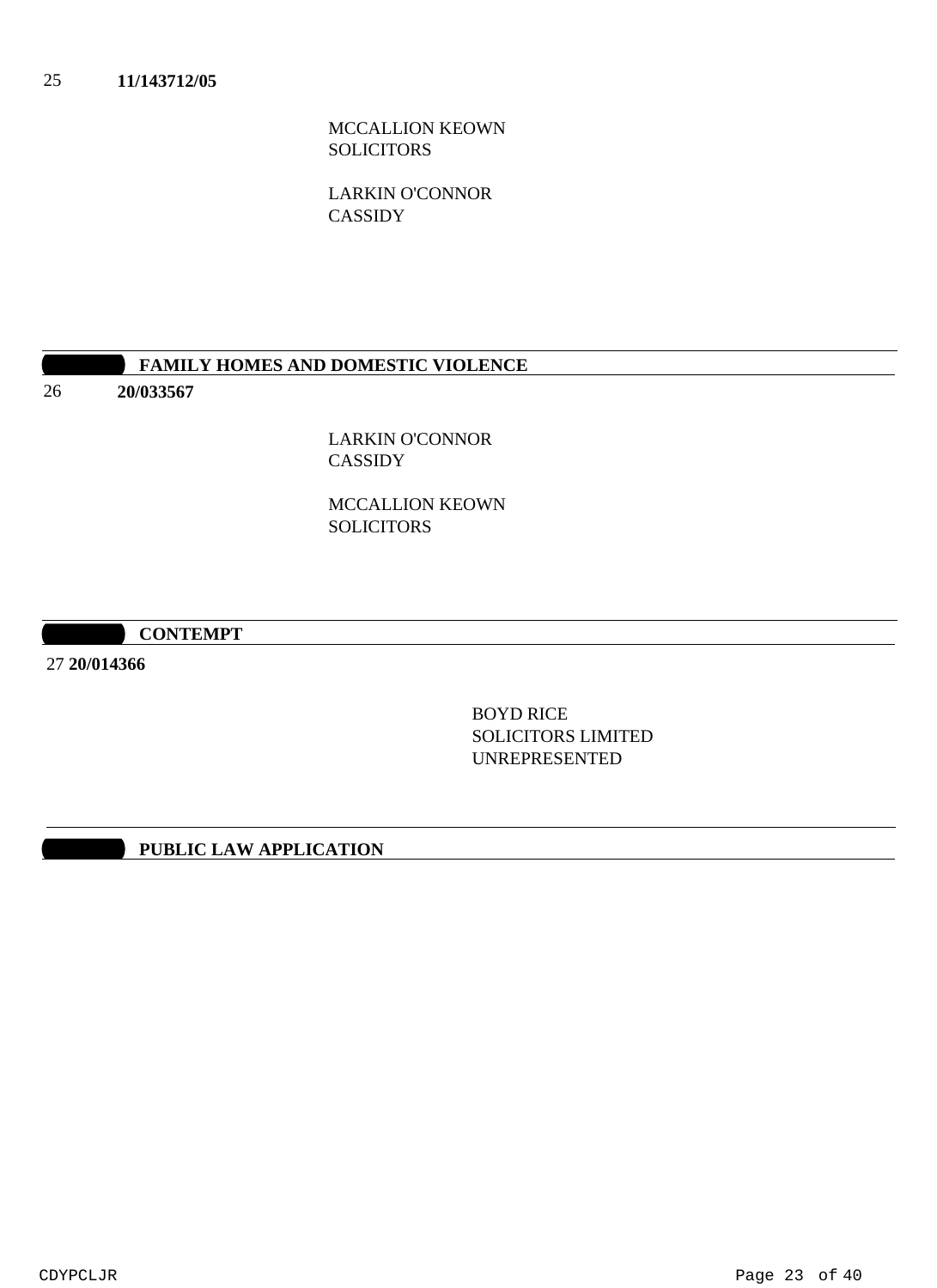## ANDREA REID SOLICITORS

BUSINESS SERVICES ORGANISATION

WORTHINGTONS SOLICITORS

STEWARTS SOLICITORS

### 29 **18/024316/01**

BUSINESS SERVICES ORGANISATION

ANDREA REID SOLICITORS

KEOWN NUGENT SOLICITORS

CONN & FENTON (INC. MELVYN T DOHERTY) SOLICITORS

30 **20/039061**

> BUSINESS SERVICES ORGANISATION

MKB LAW SOLICITORS ANNE MARIE KELLY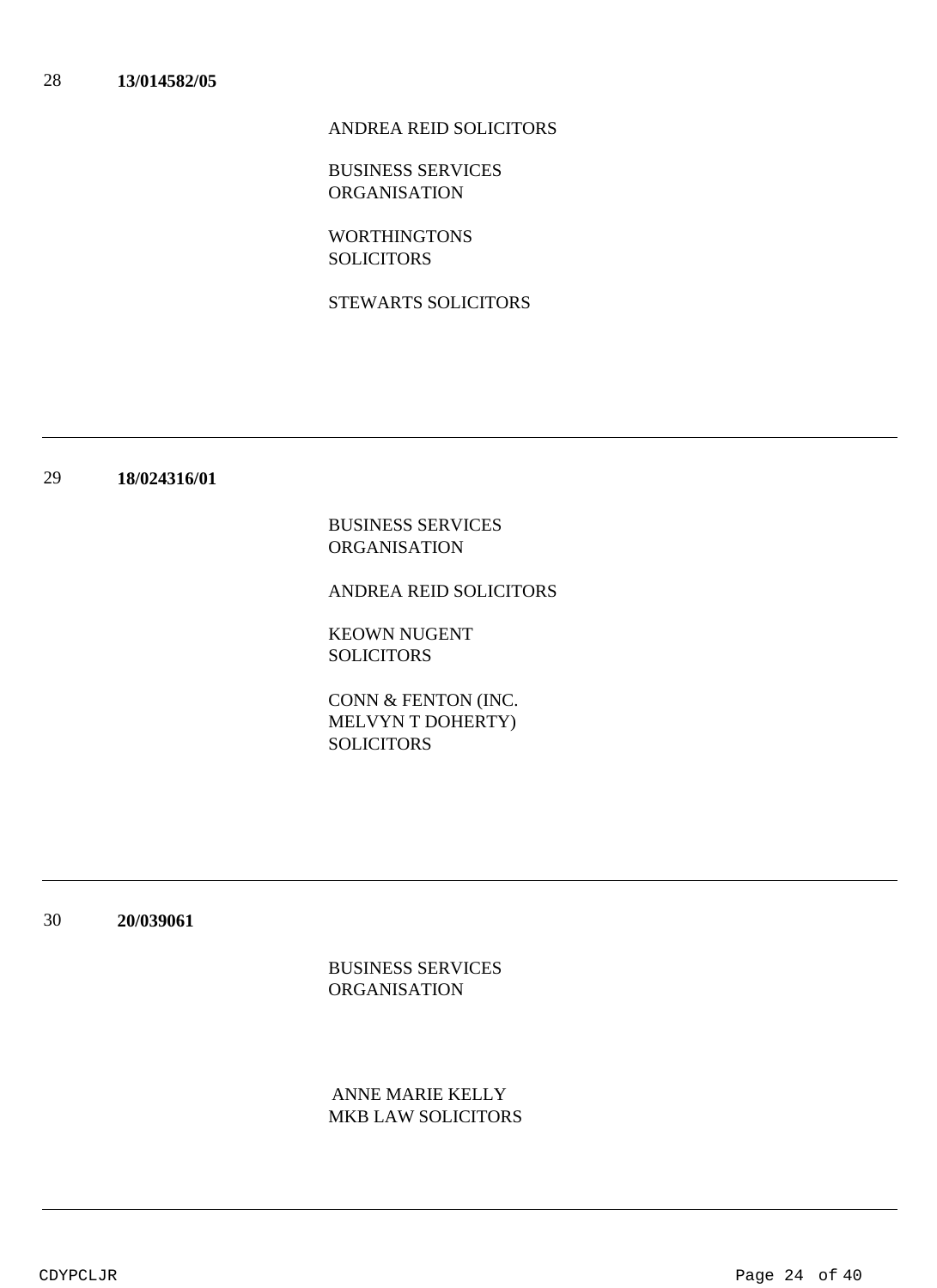### PREHEARING REVIEW

BANNON CRAWFORD SOLICITORS

BUSINESS SERVICES **ORGANISATION** 

KEOWN NUGENT **SOLICITORS** 

CAMPBELL & HAUGHEY **SOLICITORS** 

# **12 APPLICATIONS**

32

# **17/026430/02**

BANNON CRAWFORD SOLICITORS

BUSINESS SERVICES ORGANISATION

KEOWN NUGENT SOLICITORS

CAMPBELL & HAUGHEY SOLICITORS

## **PUBLIC LAW APPLICATION**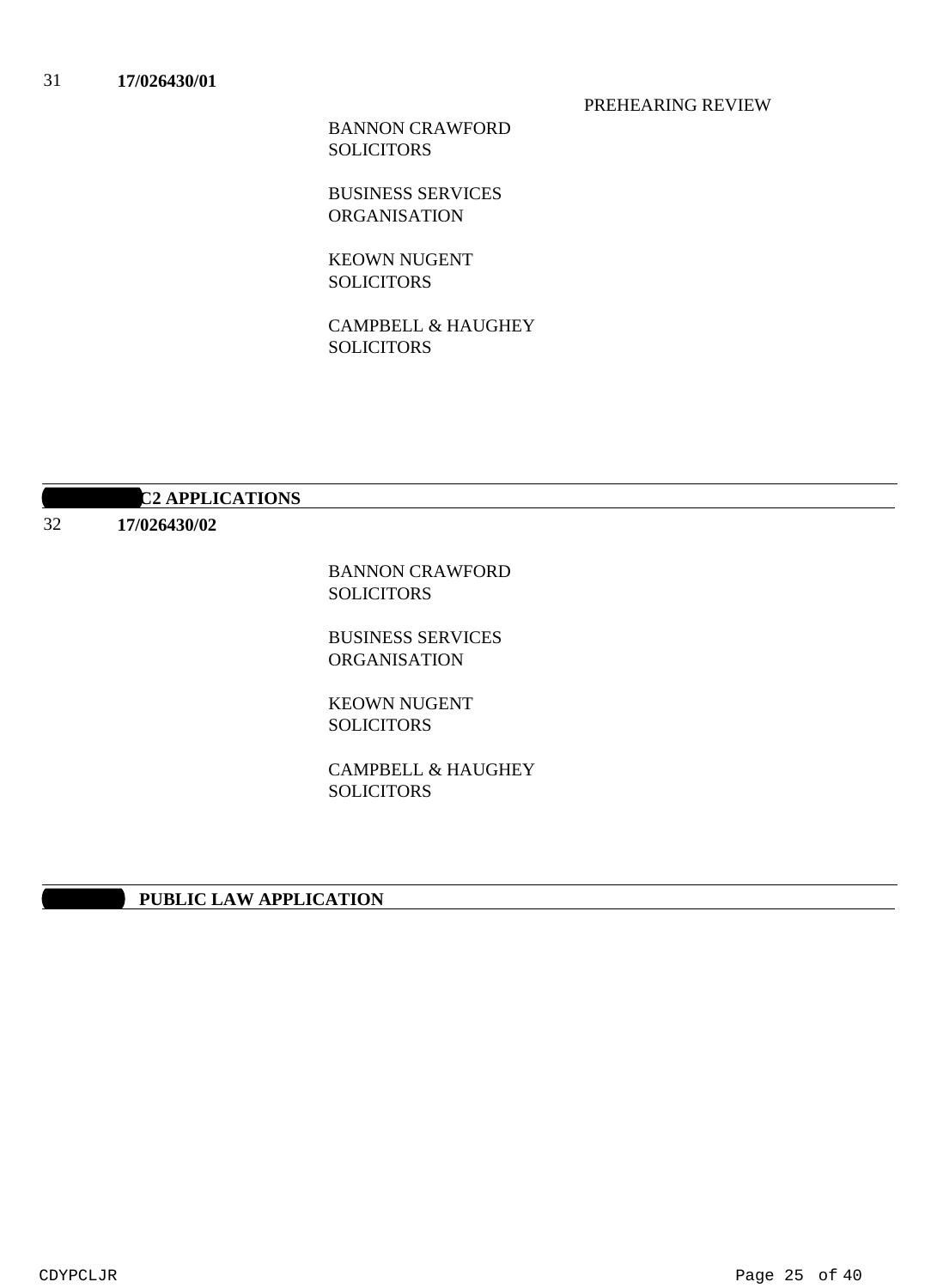### PREHEARING REVIEW

KEOWN NUGENT SOLICITORS

BUSINESS SERVICES ORGANISATION

CAMPBELL & HAUGHEY SOLICITORS

34 **17/100637/06**

FOR HEARING

BUSINESS SERVICES ORGANISATION

SCULLION & GREEN SOLICITORS

MCCONNELL KELLY & CO SOLICITORS

TARA WALSH SOLICITORS

TARA WALSH SOLICITORS

## **10:30 AM FOR REMOTE HEARING**

35 **19/070150**

> MACELHATTON & CO **SOLICITORS**

DONALDSON MCCONNELL & CO SOLICITORS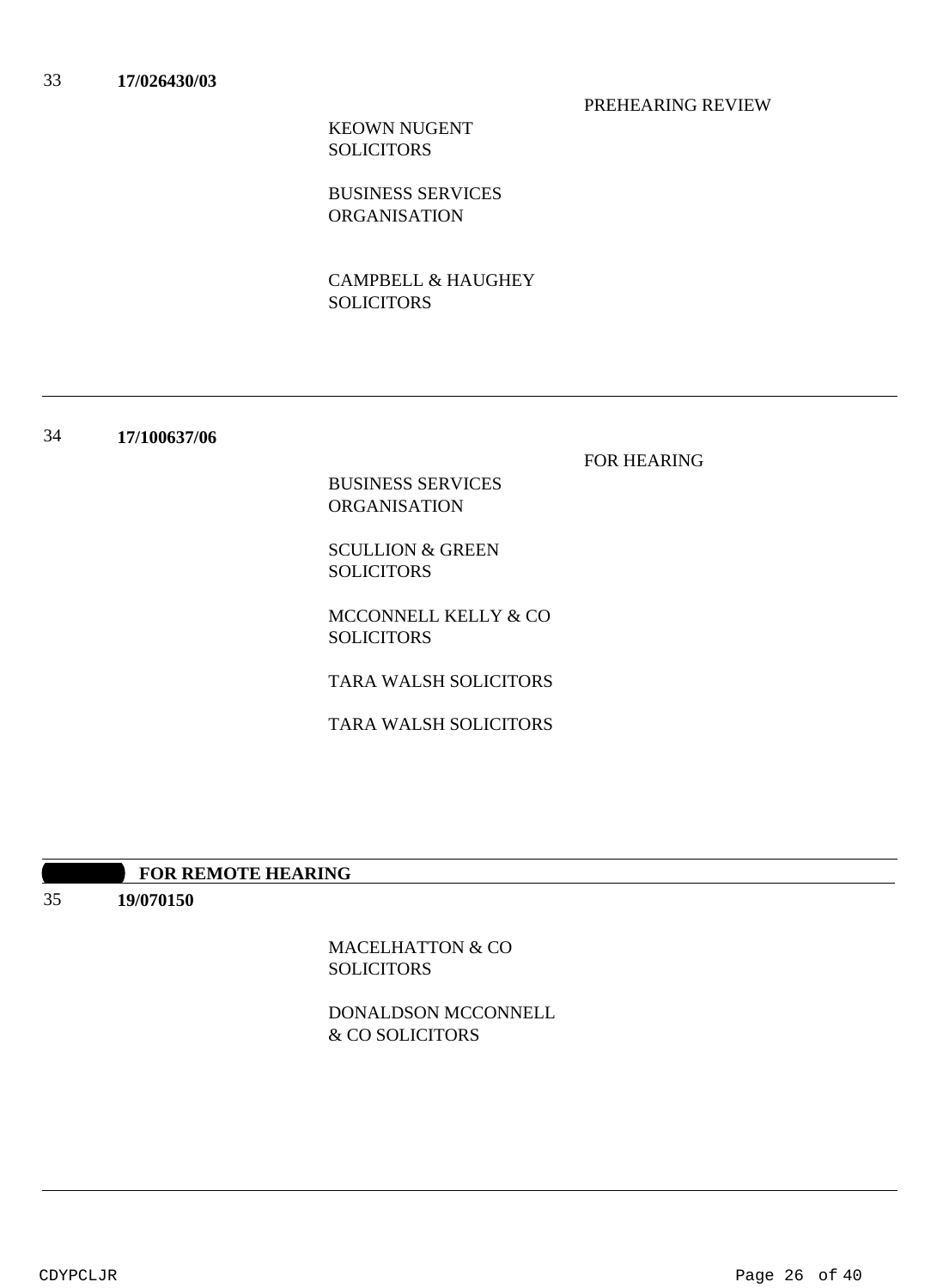36 **17/075998/03**

# JOSEPH F MCCOLLUM & CO SOLICITORS

### 37 **15/002118/04**

# MCCONNELL KELLY & CO SOLICITORS

# WORTHINGTONS SOLICITORS

# **PUBLIC LAW APPLICATION**

38

# **20/035570**

BUSINESS SERVICES **ORGANISATION** 

ANDREA REID SOLICITORS

O'REILLY STEWART SOLICITORS LIMITED

O'REILLY STEWART SOLICITORS LIMITED

# **10:30 FOR MENTION**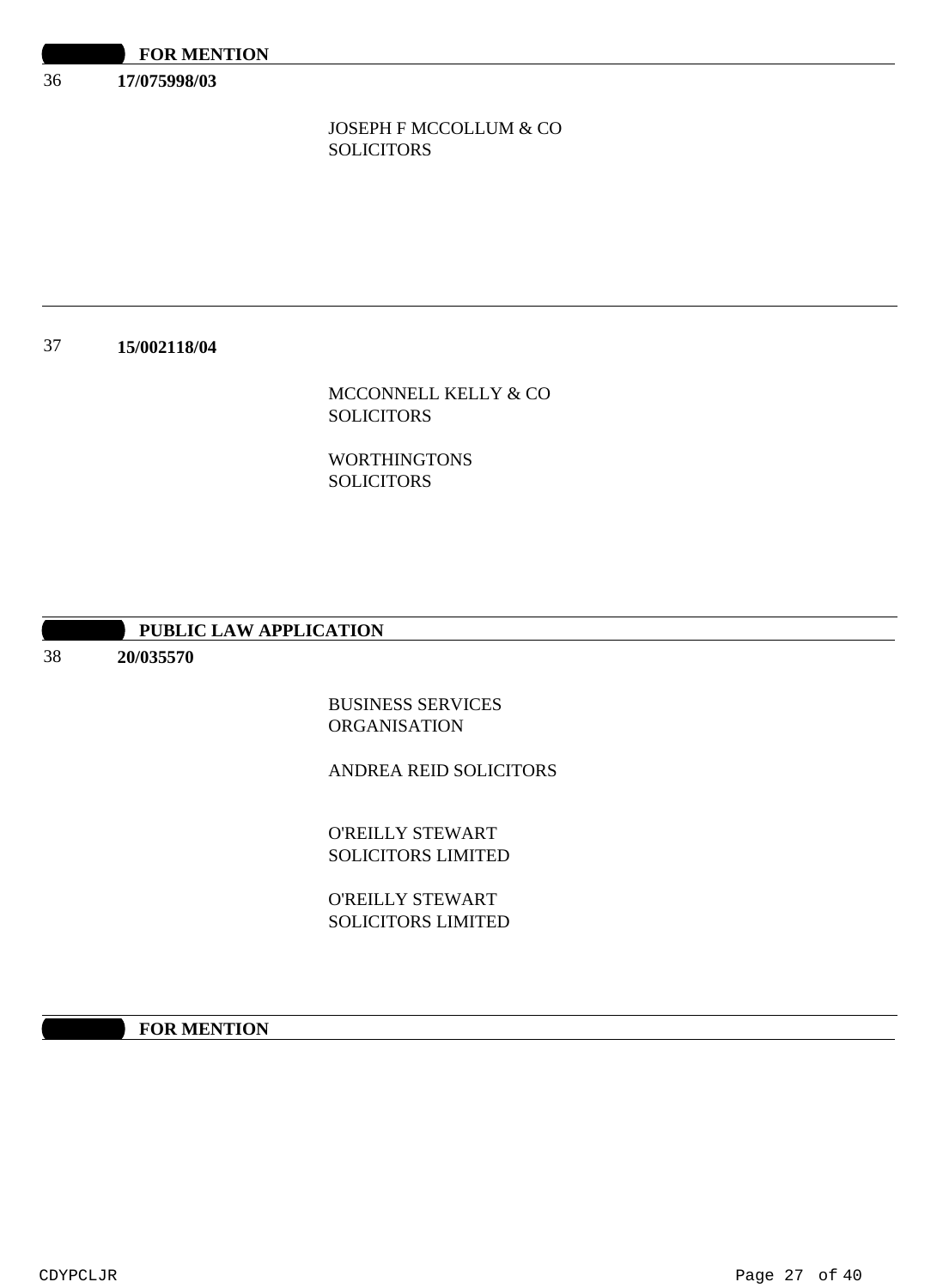KEOWN NUGENT SOLICITORS

ANDREA REID SOLICITORS

O'REILLY STEWART SOLICITORS LIMITED

**10:20:30 APPLICATIONS** 

40 **20/035570/02**

> KEOWN NUGENT SOLICITORS

ANDREA REID SOLICITORS

O'REILLY STEWART SOLICITORS LIMITED

# **PUBLIC LAW APPLICATION**

41 **20/034561**

> BUSINESS SERVICES **ORGANISATION**

ANDREA REID SOLICITORS

J MULHOLLAND & CO

O'REILLY STEWART SOLICITORS LIMITED

O'REILLY STEWART SOLICITORS LIMITED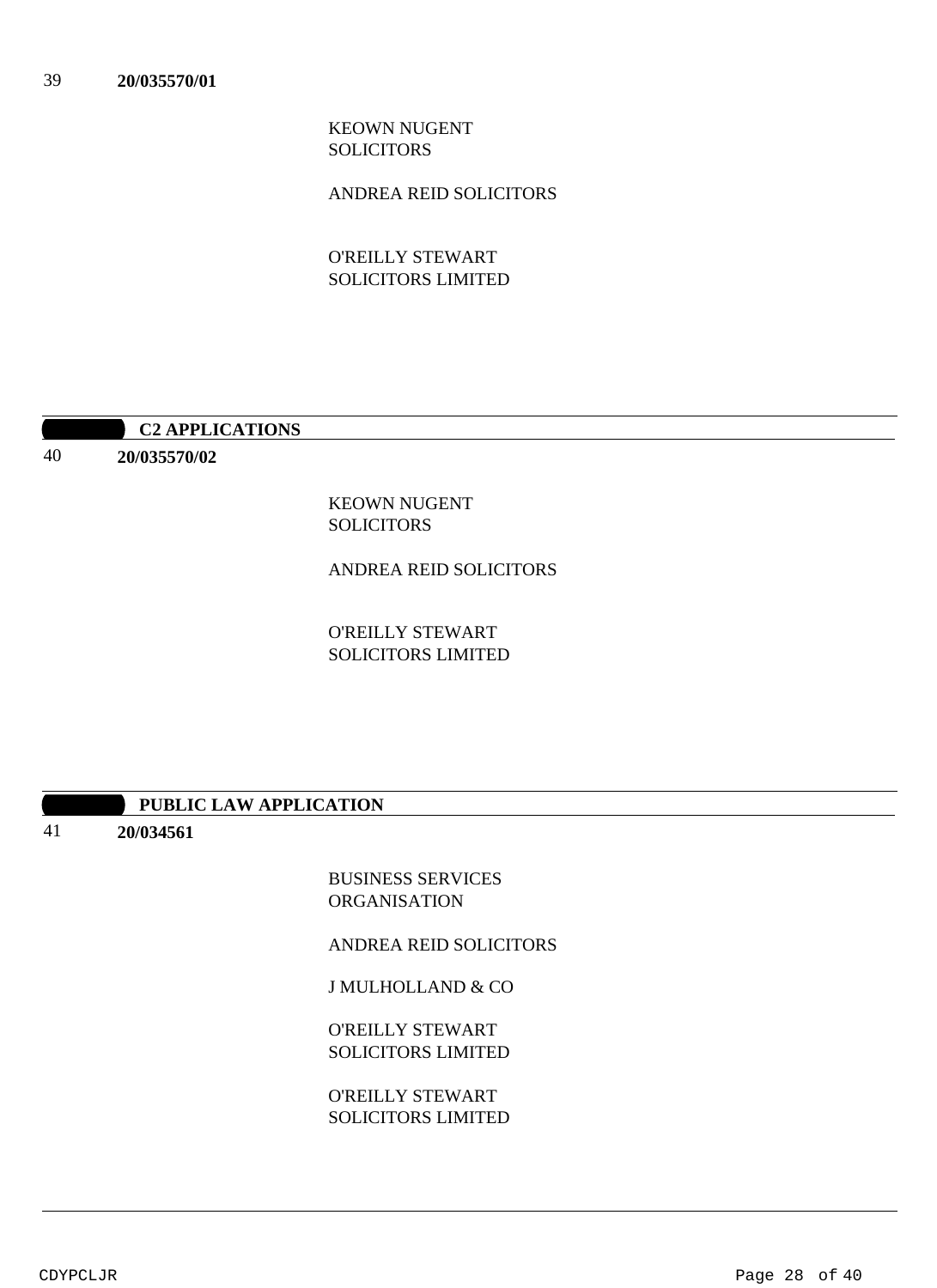| <b>C2 APPLICATIONS</b> |  |
|------------------------|--|
|------------------------|--|

### 42 **20/034561/04**

KEOWN NUGENT SOLICITORS

ANDREA REID SOLICITORS

J MULHOLLAND & CO

O'REILLY STEWART SOLICITORS LIMITED

## **10:30 FOR MENTION**

43 **20/034561/03**

> KEOWN NUGENT SOLICITORS

ANDREA REID SOLICITORS

J MULHOLLAND & CO

O'REILLY STEWART SOLICITORS LIMITED

## **10:30 PUBLIC LAW APPLICATION**

44 **20/043300**

> BUSINESS SERVICES ORGANISATION

CAMPBELL & CAHER SOLICITORS

CAMPBELL & CAHER **SOLICITORS**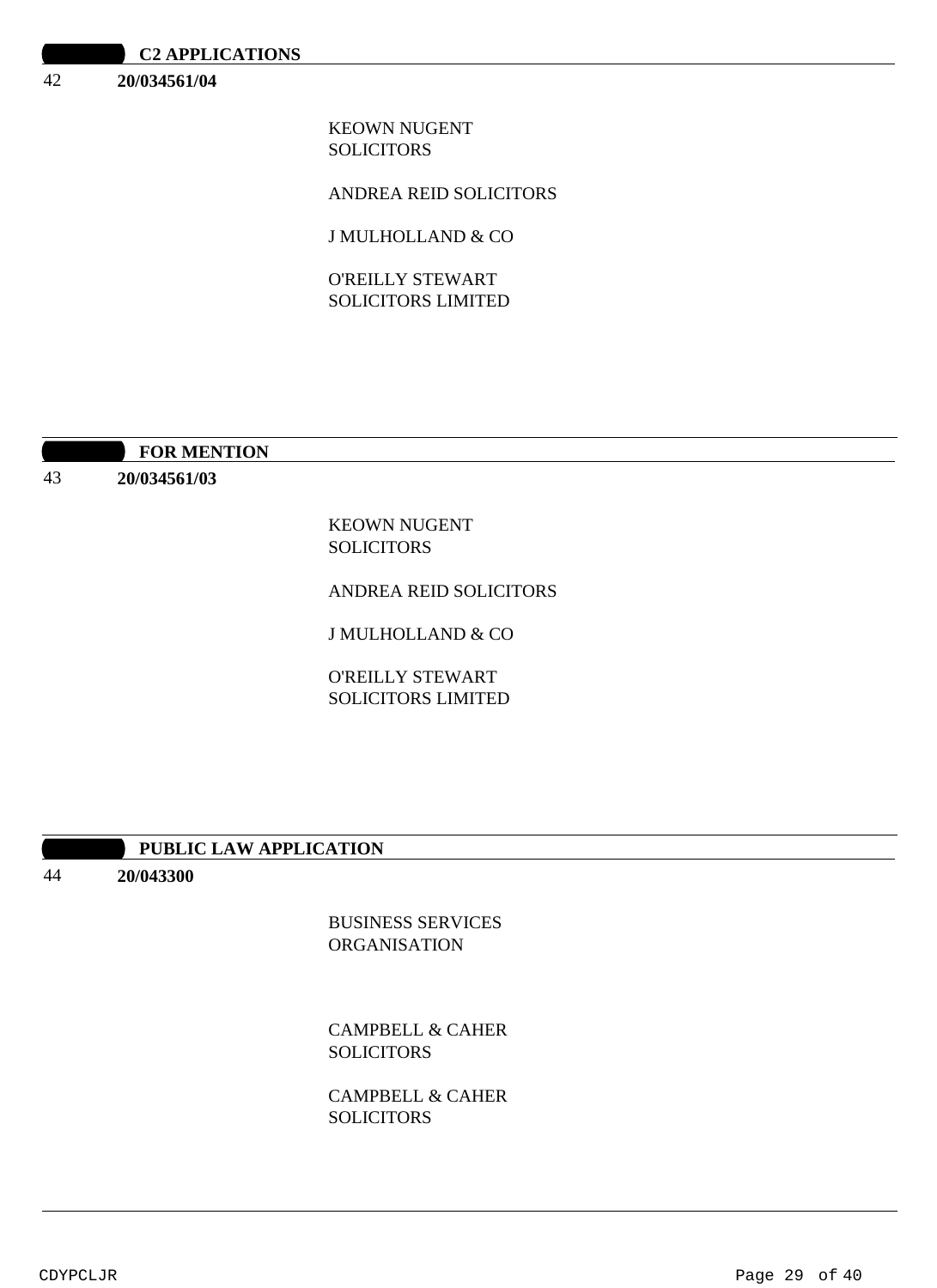# **NEWTOWNARDS COURTHOUSE**

**THURSDAY 06 AUGUST 2020**

# **FAMILY PROCEEDINGS**

# **COURT 4**

|                | <b>DIRECTION HEARING</b> |                   |  |
|----------------|--------------------------|-------------------|--|
| 1              | 20/041852                |                   |  |
|                |                          | JOHN ROSS & SON   |  |
|                |                          | <b>SOLICITORS</b> |  |
|                |                          |                   |  |
|                |                          |                   |  |
|                |                          |                   |  |
| $\overline{2}$ | 13/123044/01             |                   |  |
|                |                          | PAUL MCMULLAN     |  |
|                |                          | <b>SOLICITORS</b> |  |
|                |                          |                   |  |
|                |                          |                   |  |
|                |                          |                   |  |

3 **20/040372**

> MCKEOWN & CO **SOLICITORS**

MCQUEENIE BOYLE **SOLICITORS** 

**10:30 FOR MENTION**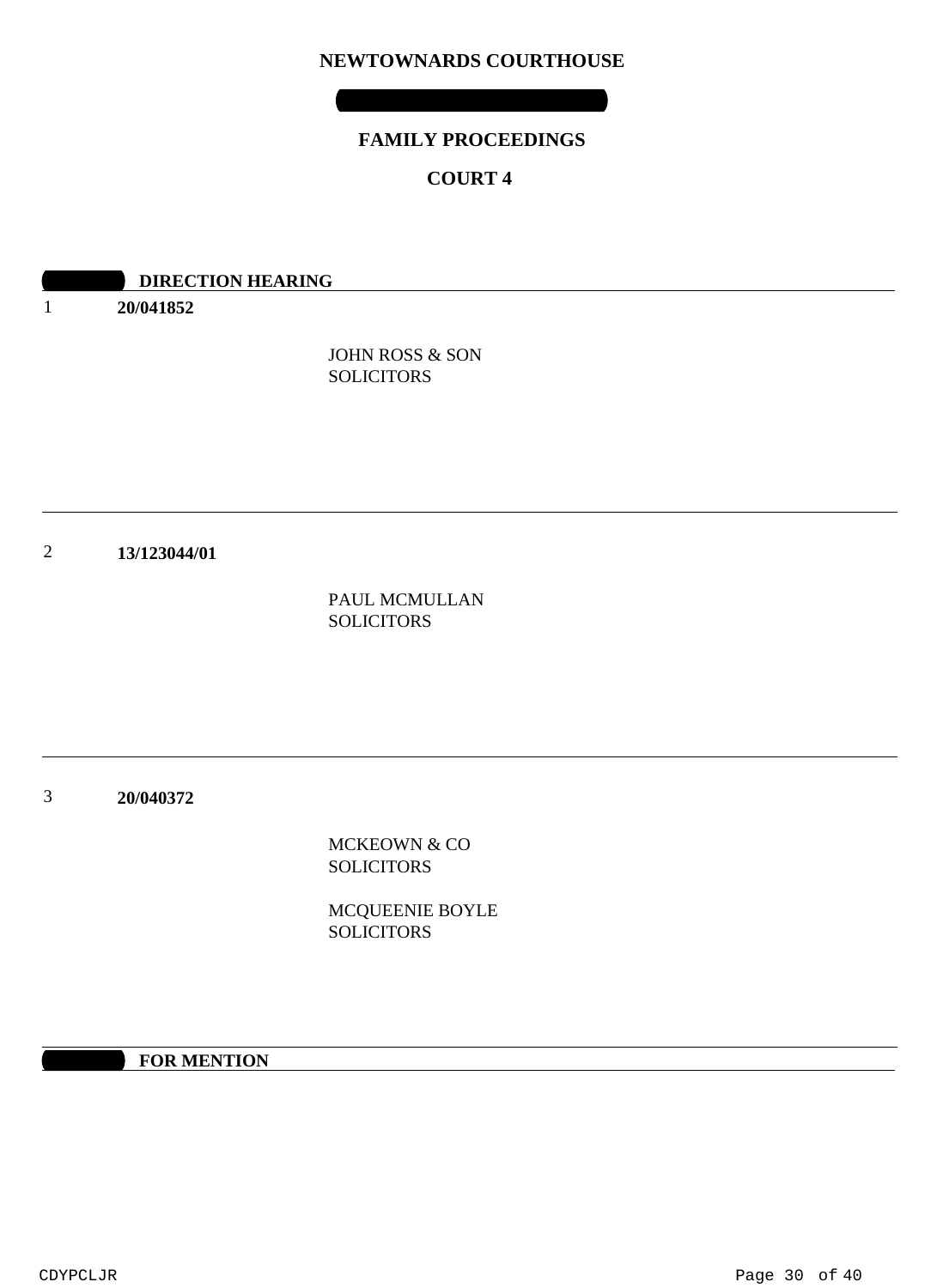# MCCONNELL KELLY & CO **SOLICITORS**

5 **16/009509/02**

6 **19/079711**

RUSSELL & CO SOLICITORS

MILLAR MCCALL WYLIE LLP

7 **12/098586/01**

> MCCONNELL KELLY & CO **SOLICITORS**

DONNELLY & WALL **SOLICITORS**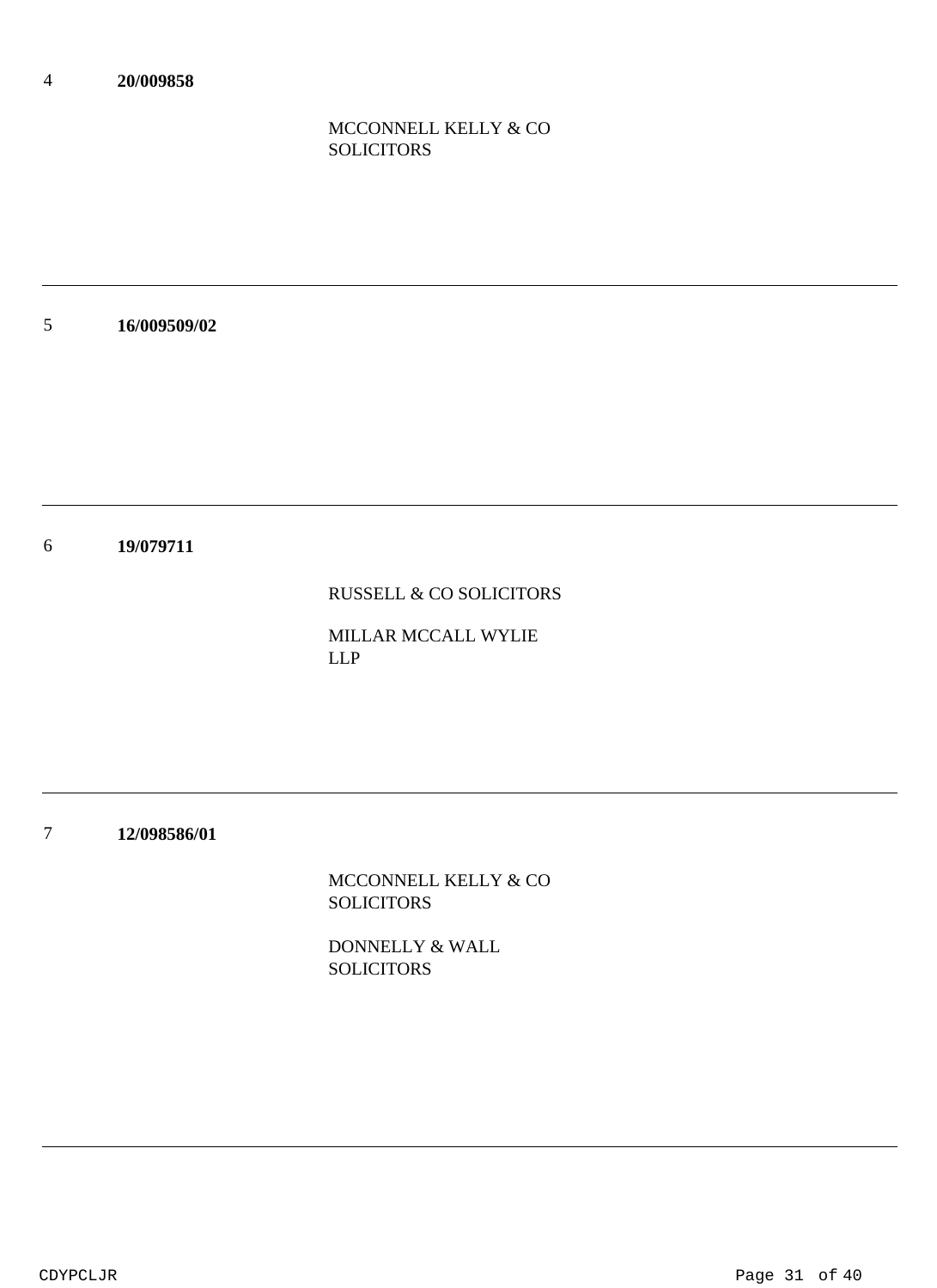DONNELLY & WALL SOLICITORS

MCCONNELL KELLY & CO **SOLICITORS** 

9 **19/102520**

## HELEN BURNS SOLICITORS

## MKB LAW SOLICITORS

10 **13/109207/02**

11 **19/015808**

KING & BOYD SOLICITORS

DONNELLY & WALL **SOLICITORS**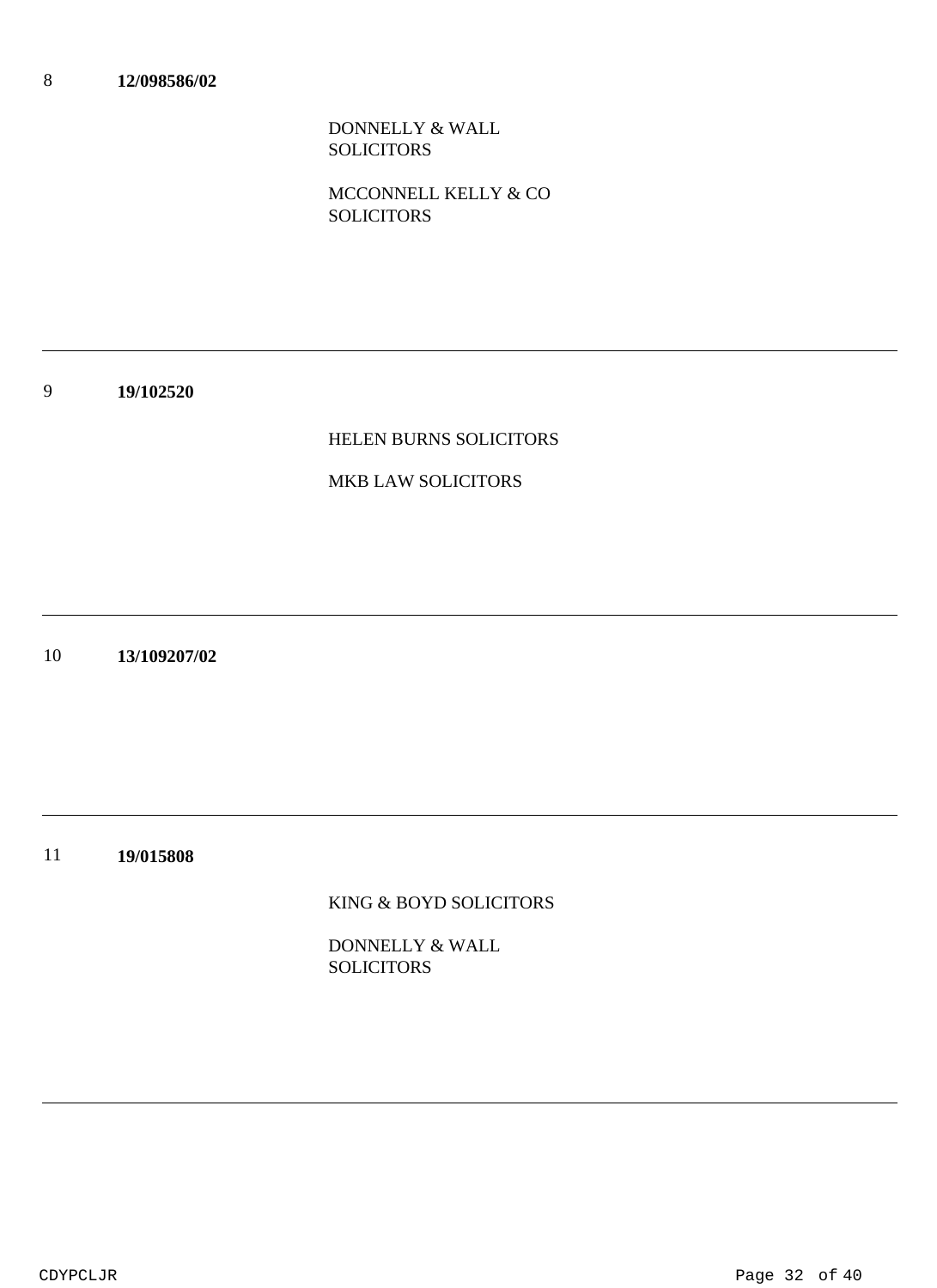JOHN BOSTON & CO **SOLICITORS** 

MCQUEENIE BOYLE **SOLICITORS** 

### 13 **17/044726**

LARKIN O'CONNOR CASSIDY

14 **17/044726/01**

> LARKIN O'CONNOR **CASSIDY**

15 **19/112959**

> KEOWN NUGENT SOLICITORS

J MULHOLLAND & CO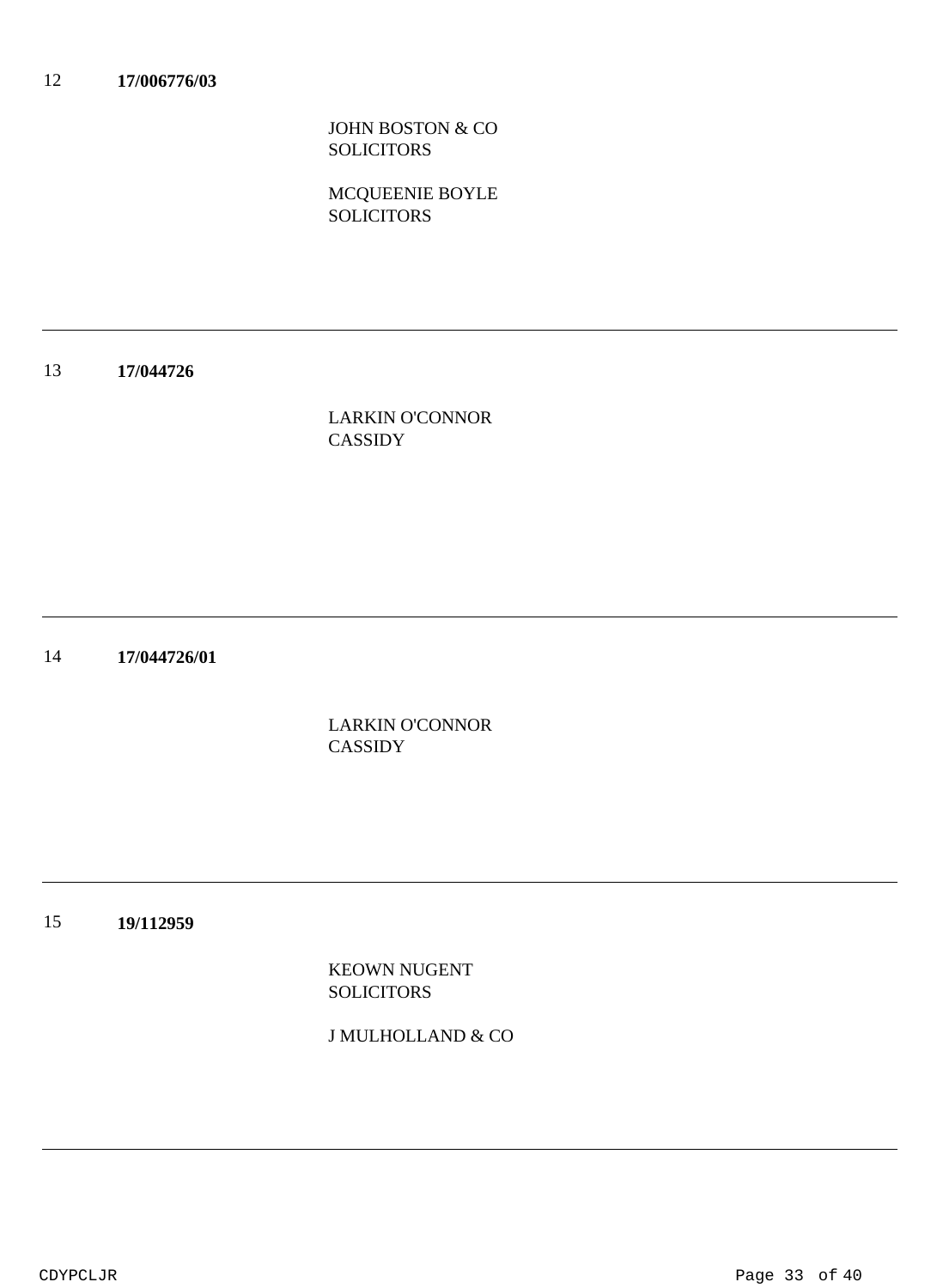# KEOWN NUGENT SOLICITORS

J MULHOLLAND & CO

### 17 **19/112959/05**

J MULHOLLAND & CO

KEOWN NUGENT SOLICITORS

18 **19/112959/06**

> BRIAN FEENEY & CO **SOLICITORS**

KEOWN NUGENT **SOLICITORS** 

J MULHOLLAND & CO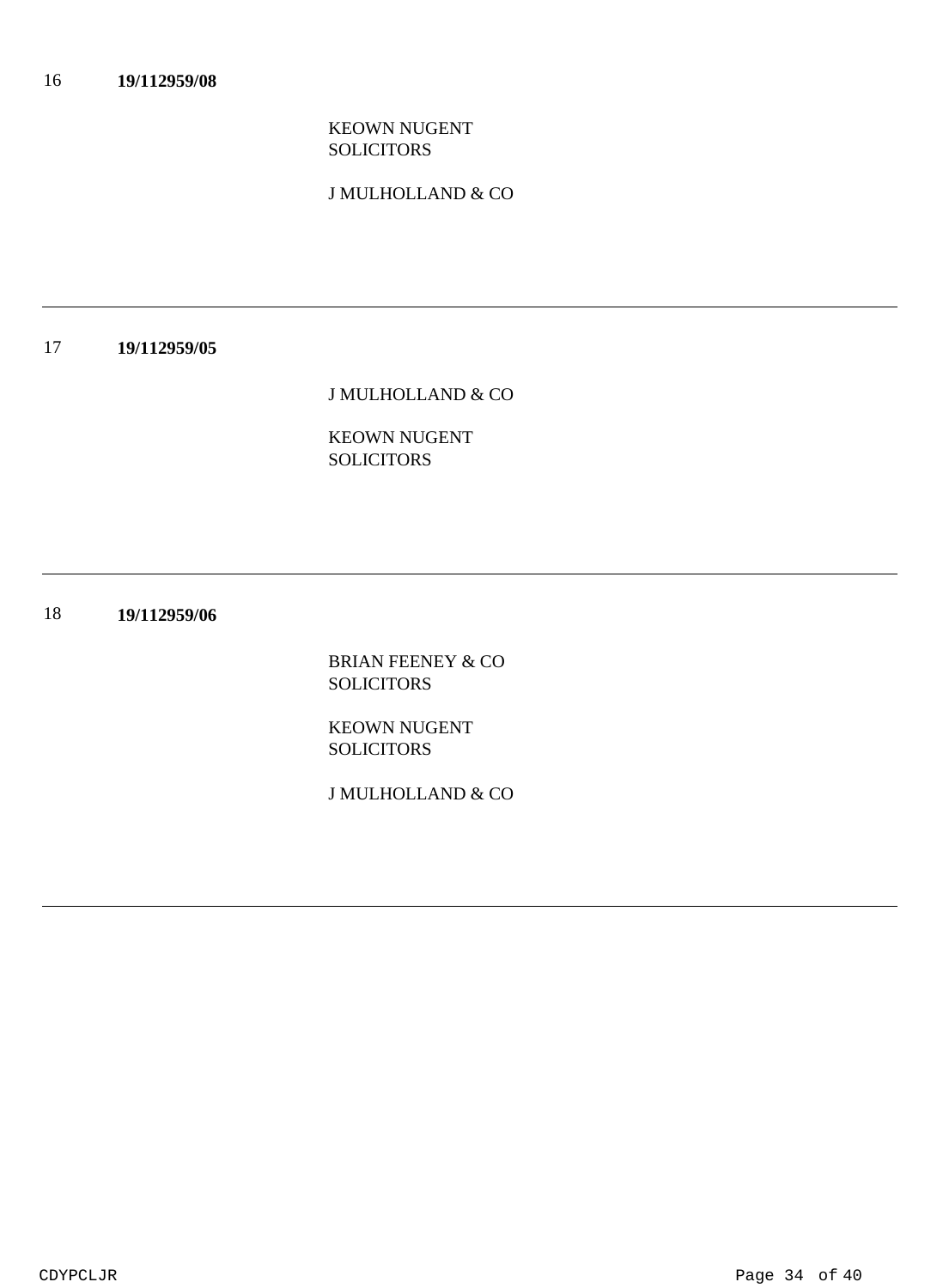BRIAN FEENEY & CO SOLICITORS

KEOWN NUGENT **SOLICITORS** 

J MULHOLLAND & CO

20 **19/024029**

## THOMPSONS SOLICITORS

JOSEPH F MCCOLLUM & CO SOLICITORS

### 21 **19/115479**

MKB LAW SOLICITORS

SCULLION & GREEN **SOLICITORS** 

22 **20/037929**

> HOLMES & MOFFITT **SOLICITORS**

SCULLION & GREEN **SOLICITORS**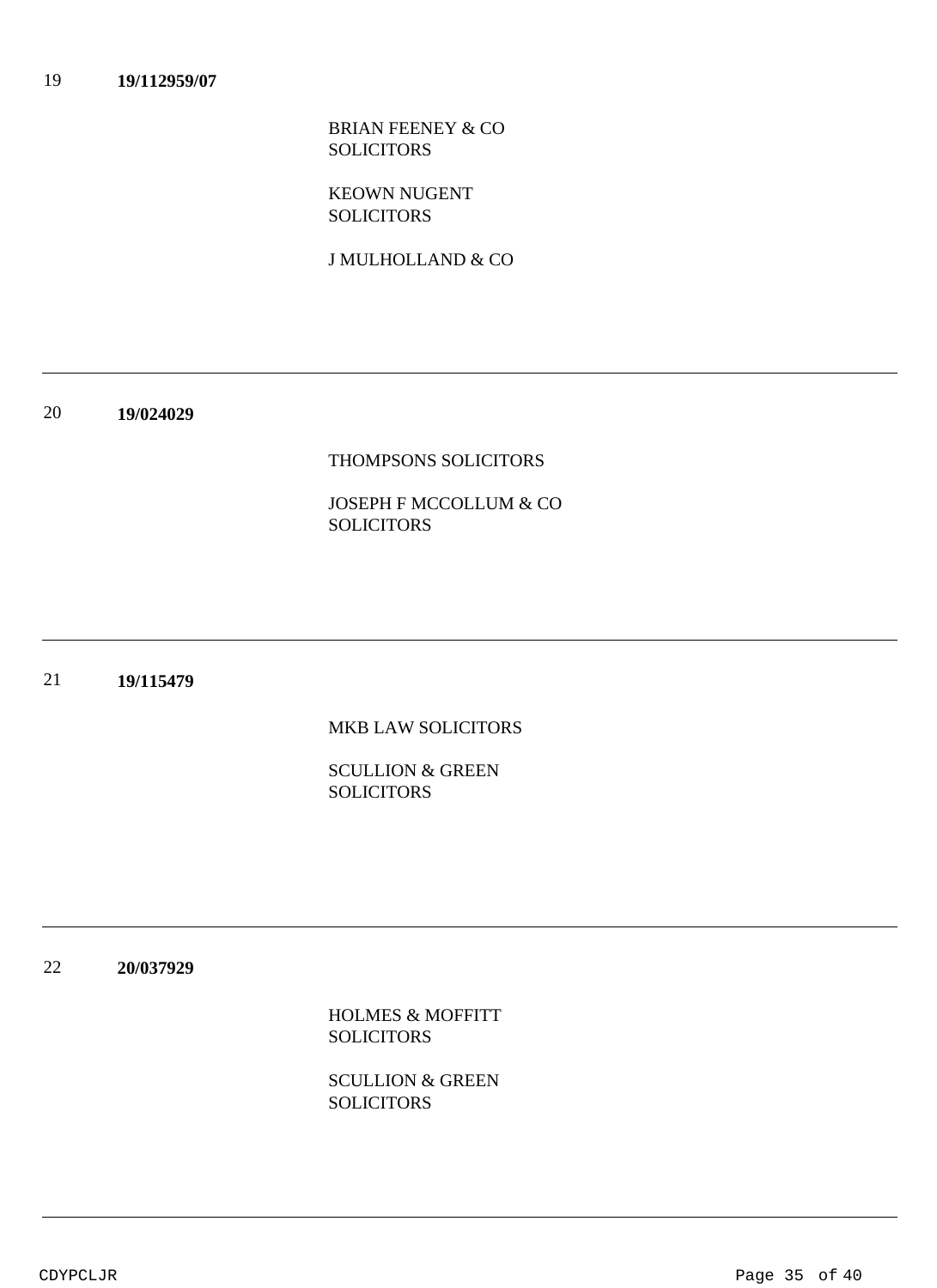MCKEOWN & CO **SOLICITORS** 

SCULLION & GREEN **SOLICITORS** 

### 24 **19/108614**

BOYD RICE SOLICITORS LIMITED

BOYD RICE SOLICITORS LIMITED

25 **18/041587/03**

> WORTHINGTONS **SOLICITORS**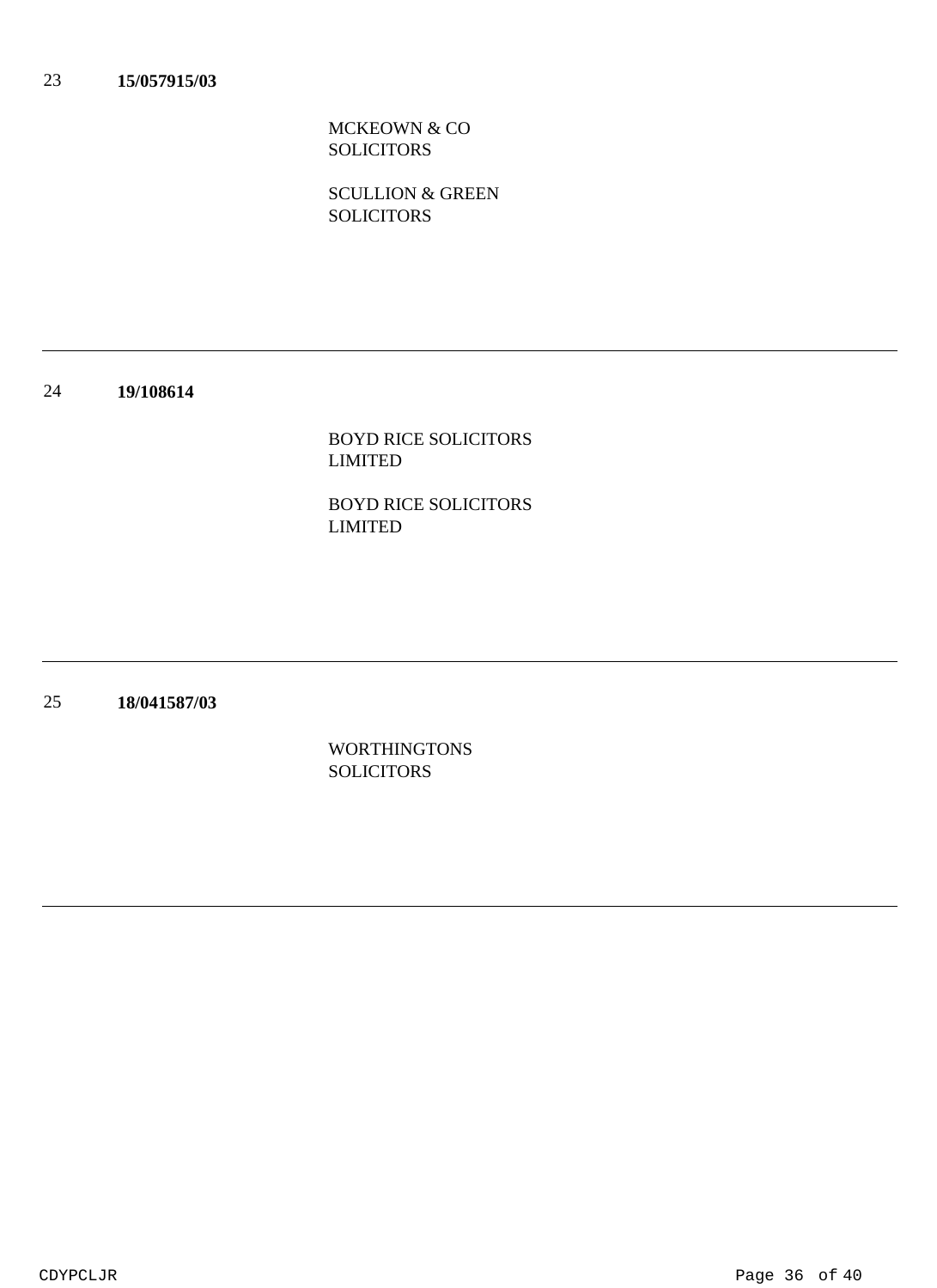# WORTHINGTONS SOLICITORS

# MCCONNELL KELLY & CO SOLICITORS

27 **16/096384/02**

> EDWARDS & CO SOLICITORS

SCULLION & GREEN **SOLICITORS** 

O'NEILL SOLICITORS

28 **16/096384/03**

O'NEILL SOLICITORS

SCULLION & GREEN **SOLICITORS** 

# **10:20:30 APPLICATIONS**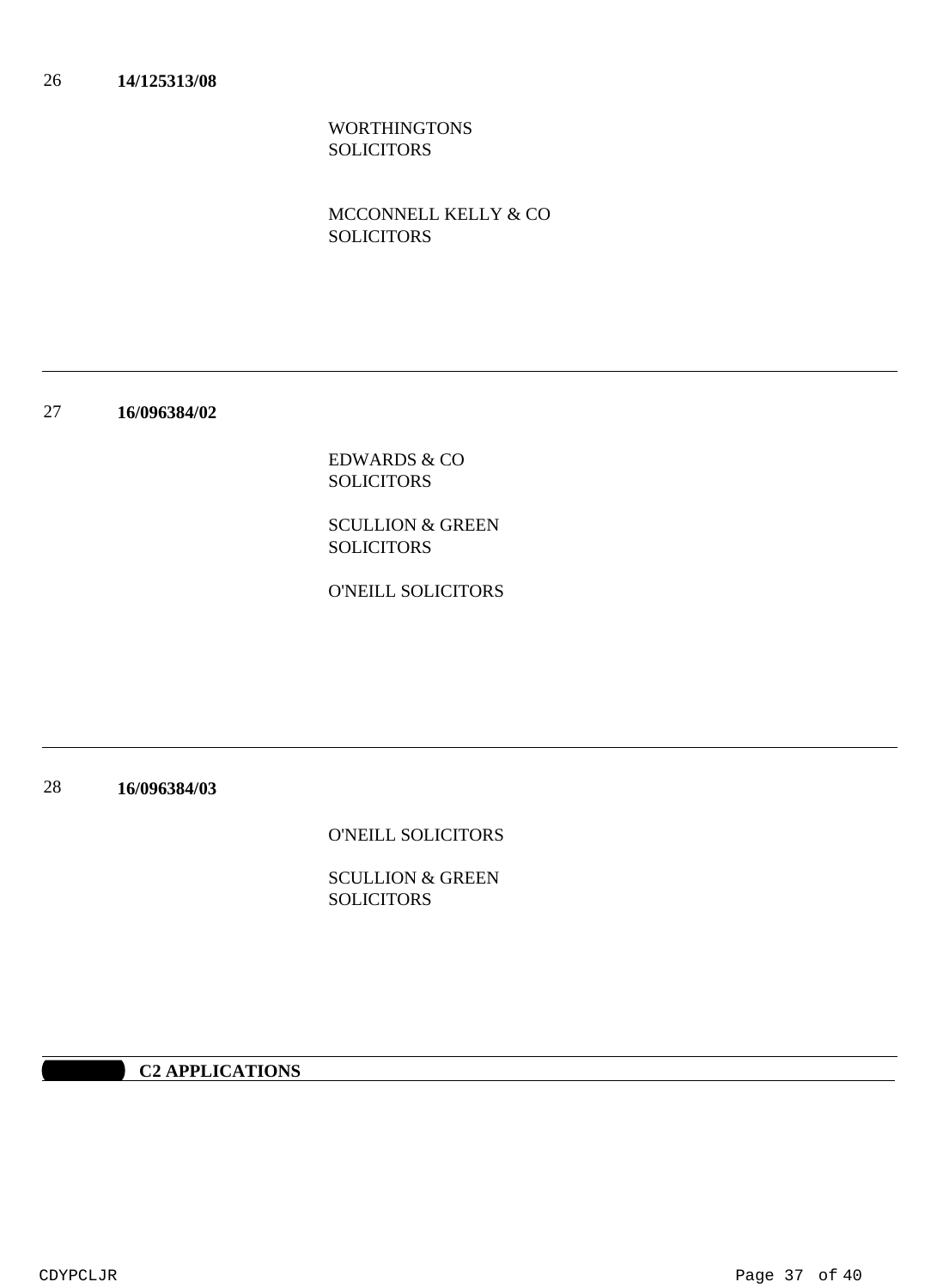EDWARDS & CO SOLICITORS

SCULLION & GREEN **SOLICITORS** 

O'NEILL SOLICITORS

|                   | <b>FOR MENTION</b> |
|-------------------|--------------------|
| $\left(30\right)$ | 16/063624/01       |

# TARA WALSH SOLICITORS

EMMET J KELLY & CO SOLICITORS

## **FAMILY HOMES AND DOMESTIC VIOLENCE**

31 **16/023842/07**

> EMMET J KELLY & CO **SOLICITORS**

TARA WALSH SOLICITORS

**10:30 PUBLIC LAW APPLICATION**